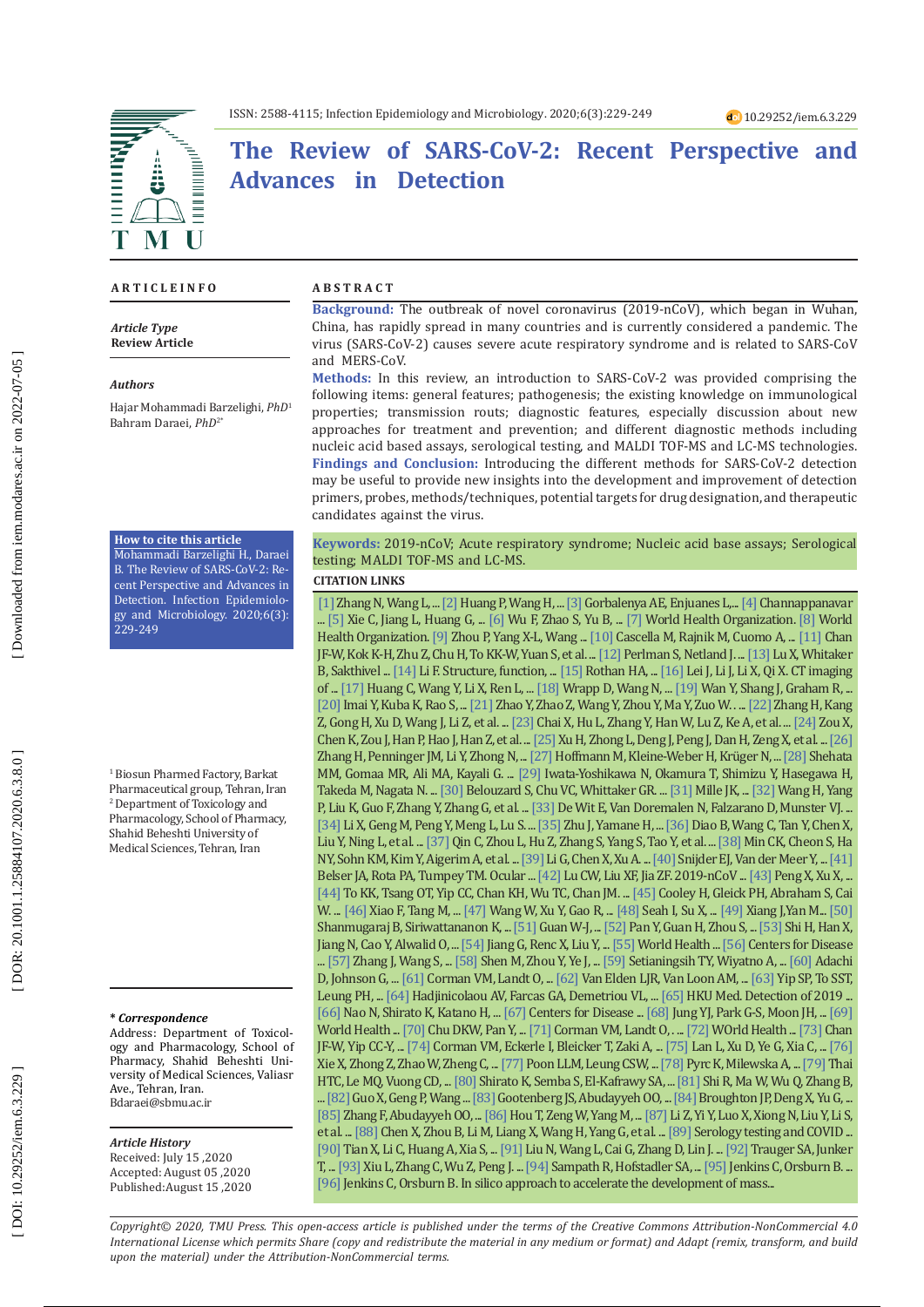### **Introduction**

The major causative agents of viral respiratory diseases (RD) include coronavirus, influenza virus, rhinovirus, respiratory syncytial virus  $(RSV)$ , and adenovirus  $[1]$ .

Coronaviruses belong to the Nidovirales order, Coronaviridae family, and Coronavirinae subfamily. They contain single, large, plusstranded RNA as their genome and may cause respiratory, hepatic, enteric, and neurological diseases [2-3]. These viruses could infect a wide range of animals including carnivores, rodents, birds, humans, and other mammals [2].

Until now, six human coronaviruses (HCoVs) have been identified, including HCoV-HKU1, HCoV-229E, HCoV-NL63, HCoV-OC43, severe acute respiratory syndrome coronavirus (SARS-CoV), and Middle East respiratory syndrome coronavirus (MERSCoV)<sup>[4]</sup>. Some members of the coronaviruses, specifically SARS-CoV and MERS-CoV, are extremely pathogenic, evolving, and reemerging coronaviruses which may cause epidemics or pandemics [1]. In December 2019, the office of the World Health Organization (WHO) in China reported some cases of pneumonia in Wuhan, Hubei province in China; one week later, the causative agent was identified as a novel coronavirus (2019 nCoV) or SARS-CoV-2, and Chinese National Health Commission provided guidance to laboratory diagnoses  $[5-6]$ . The bioinformatics analysis revealed that the new virus has the typical structures of coronaviruses  $[5]$ . The disease outbreak began from a local seafood market, disseminated significantly, and infected Chines people, leading to 3,242 deaths in China and subsequently leading to the infection of 209, 839 people worldwide with 8,778 deaths as of March 19, 2020 <sup>[7]</sup>. WHO declared the disease as pandemic on March 12, 2020<sup>[8]</sup>.

**Objectives:** In this study, at first, an overview was provided about the virus structure, pathogenesis, treatment, and diagnosis, and then different detection methods were focused on.

### **Virus structure**

Viral particles in infected cells display a typical coronavirus morphology with approximately 60–140 nm in diameter by electron microscopy  $[9-10]$  and a genomic structure of +ssRNA with approximately 29891 bp (30 $kb$ ) in length  $[11]$  (the largest known RNA viruses), containing a 5′-cap structure and 3'-poly-A tail [10,12]. It comprises of two flanking untranslated regions (UTRs) and a single long open reading frame (ORF) encoding a polyprotein including 9860 amino acids with 38% G + C content  $[11]$ . The sequence of viral genome was released immediately by public health support via the community online resource virological. org on January 10, 2020 (Wuhan-Hu-1, GenBank Accession Number MN908947); subsequently, other four genomes were deposited in the viral sequence databases on January  $12$  [13].

The proteome of virus contains envelope protein (E), spike protein (S), membrane protein (M), nucleoprotein (N), and nonstructural proteins such as RNA polymerase, papain-like protease, 3-chymotrypsinlike protease, glycoprotein, helicase, and accessory proteins  $[6,9,14]$ , arranged in the order of 5' to 3' [11].

Spike glycoprotein comprises of two subunits: S1 and S2  $[11]$ . The S1 subunit contains three segments: a receptor-binding domain (RBD), an N-terminal domain (NTD), and a signal peptide (SP); the S2 subunit encompasses cytoplasmic domain (CP), transmembrane domain (TM), heptad repeat (HR) 1 and 2 and fusion peptide (FP) (22). It has been reported that the S2 subunit is very conserved and shows 99% identity with that of bat SARSlike CoVs (SL-CoVZXC21 and ZC45) and human SARS-CoV<sup>[11]</sup> and could be targeted by a broad spectrum of antiviral therapies [11]. RBD contains a highly-conserved core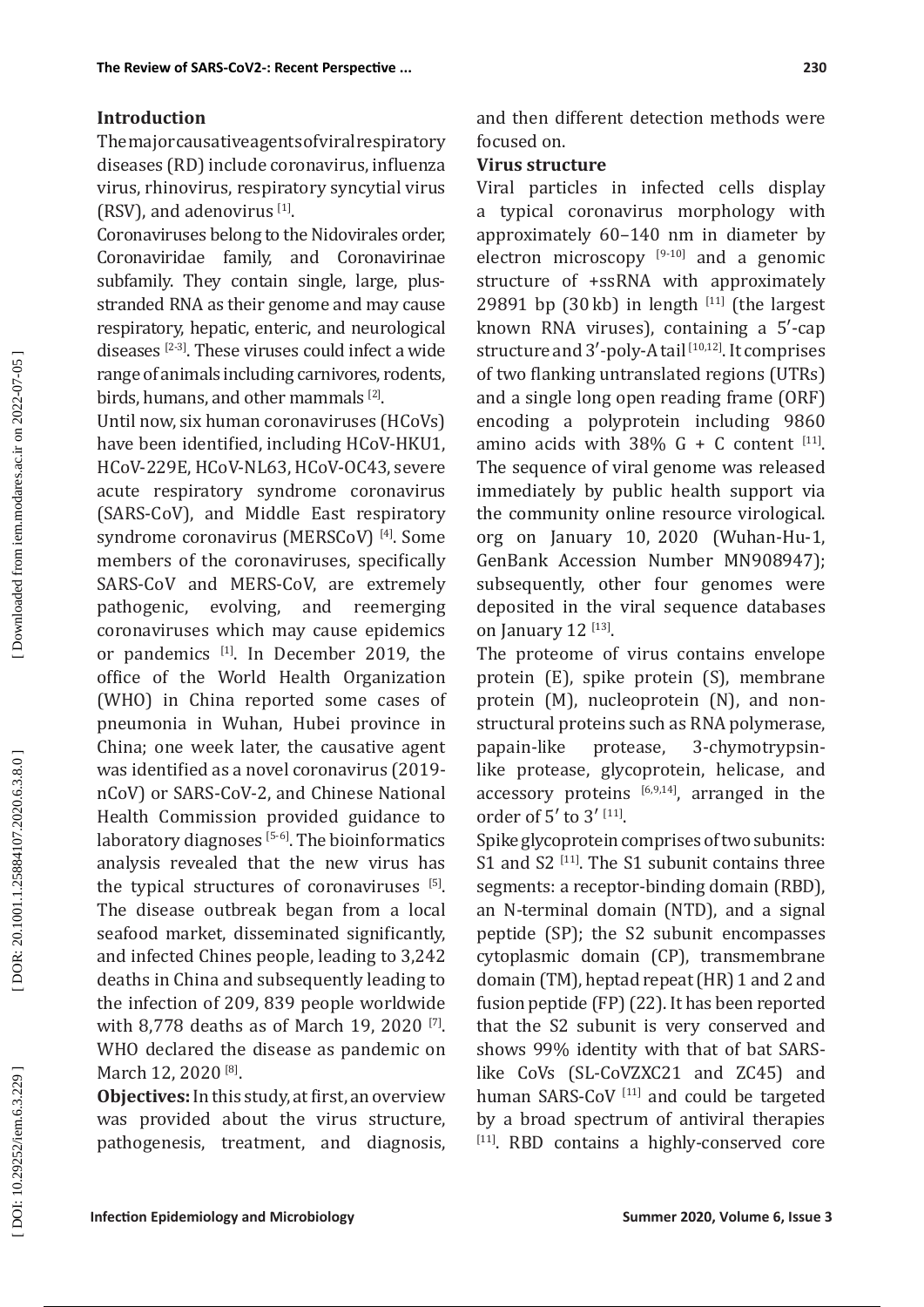domain and an external subdomain on which most of the amino acid differences are located and is involved in direct interaction with the host receptor [11]. Angiotensin-converting enzyme 2 (ACE2) is probably a functional cell receptor for 2019-nCoV, mediating virus enterance into host cells <sup>[9</sup>a large number of severe acute respiratory syndrome-related coronaviruses (SARSr-CoV).

Zhou et al. (2020) analyzed 5 samples of 2019-nCoV metagenomically using next generation sequencing (GenBank Accession Number AY278488.2, and GISAID Accession Numbers EPI\_ISL\_402127–402130), which were identical more than 99.9% [9]. They reported that the virus genome contained six main ORFs which were common to other coronaviruses and several other accessory genes. The direction of genes (5′ to 3′) was reported to be as follows: replicase ORF1ab, spike (S), envelope (E), membrane (M), and nucleocapsid (N) (Figure 1)  $[6]$ . The ORF1ab, S, ORF3a, E, M, and N genes were determined to be proteins with 21,291 nucleotides (nt)  $[6]$ . Furthermore, the strain WHCV viral genome was determined to be similar to SARS-CoV, while harboring a predicted ORF8 gene with 366 nt in length, located between the N and M genes [6]. In another study, 94.4% similarity was found in amino acid sequences of seven conserved replicase domains of ORF1ab between 2019-nCoV and SARS-CoV, which were used for CoV species classification. However, nucleotide sequence similarity of other genes between 2019-nCoV and SARS-CoV was determined as 80% [9]. Also, 96.2% identity was found between 2019-nCoV and bat-derived coronavirus (BatCoV RaTG13) sequences; BatCoV RaTG13 seems to be closely related to 2019-nCoV. The S gene encoding receptor-binding spike protein of 2019-nCoV was shown to have less than 75% and nearby 93.1% nucleotide sequence identity to that of SARSr-CoVs and RaTG13, respectively [9]. The S gene sequence of 2019nCoV in comparison to SARS-CoV contained three short insertions in the N-terminal domain, conferring sialic acid binding activity as well as changes in four out of five significant residues in the receptor-binding motif [9]. The phylogenetic analysis provided evidence for the origination of 2019-nCoV from RaTG13<sup>[9]</sup>.

 In another study by Wu et al. (2020), the bronchoalveolar lavage fluid (BALF) was collected from symptomatic patients and analyzed by meta-transcriptomic sequencing, showing a close relatedness to the bat SARS-like coronavirus (CoV) with 89.1% nucleotide identity (GenBank<br>Accession Number MN908947). Their Accession Number MN908947). Their phylogenetic relatedness analysis with respect to the S gene determined that clinical strains of WHCV were most closely correlated to the bat coronavirus SL-CoVZC45 with 82.3% identity in amino acid sequences [6]. According to ORF1b analysis, they proposed that the strains belonged to Sarbecovirus cluster, it may be due to the recombination among the bat sarbecoviruses [6]. It was also shown that spike protein of RBD was closely related to those of SARS-like CoVs and SARS-CoVs with about 75.9–76.9% and 73.8–74.9 amino acid identity, respectively, indicating the virus ability to enter cell using human ACE2 receptor<sup>[9]</sup>.

### **Pathogenesis**

The increase in mortality rate due to SARS-CoV-2 infection is concomitant with severe symptoms of the illness [15]. Infected people exhibit higher leukocytes number, lower lymphocytes number, rough breath sounds, increased amounts of pro-inflammatory cytokines in plasma, increased levels of C-reactive proteins in the blood, elevated erythrocyte sedimentation rate, and increased D dimer rate  $[16]$ . The complications such as acute respiratory distress syndrome (patchy consolidation in multiple regions and ground-glass opacities in both lungs),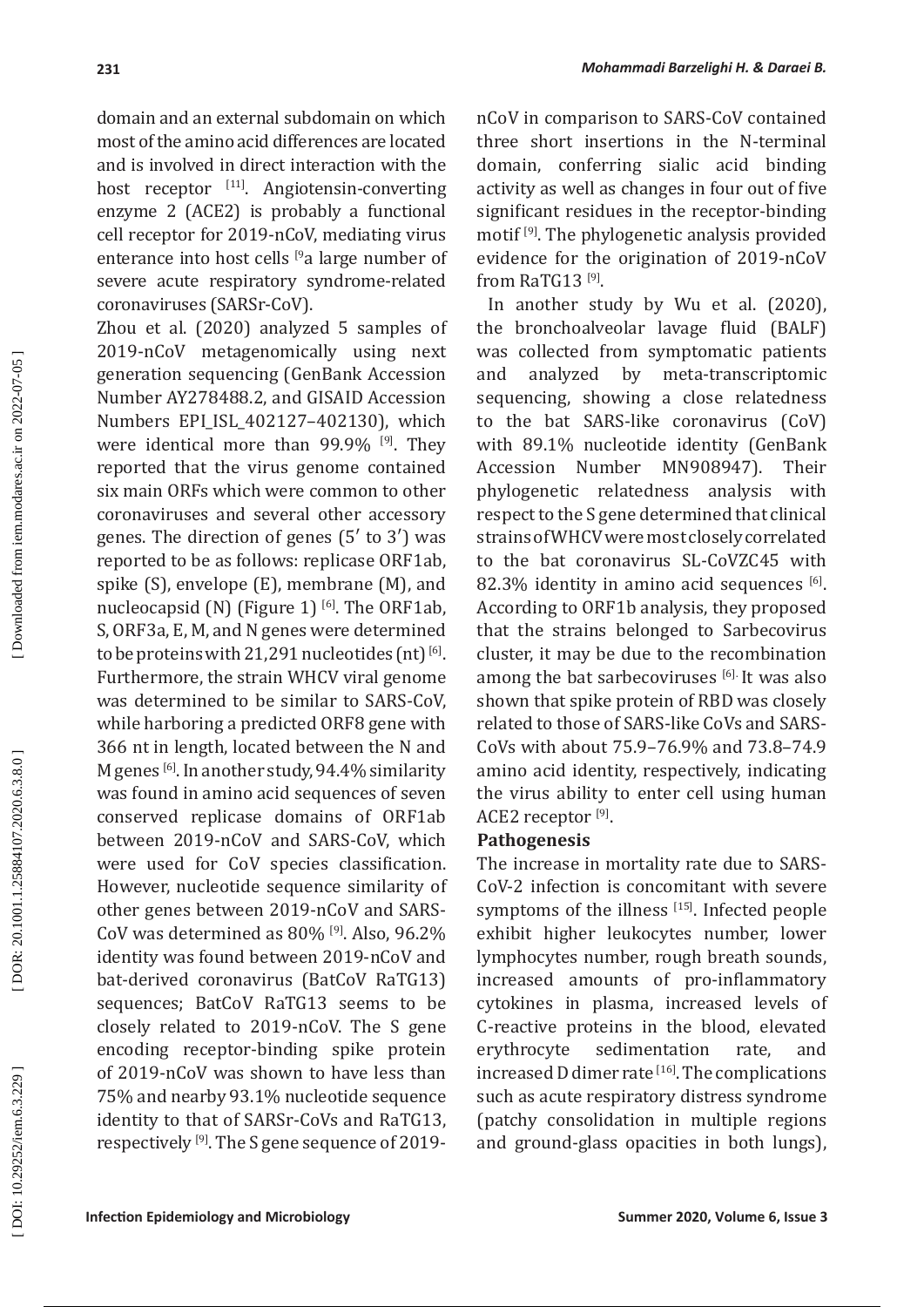RNAaemia, acute cardiac injury, secondary infection, and high plasma levels of IL2, IL10, IL7, GSCF, IP10, MIP1A, MCP1, and TNFα are the main pathogenesis of COVID19 disease, especially in ICU-admitted patients [16-17]. The mechanism of virus entry and immunological responses would be described.

**Virus entry to cell:** It has been determined that SARS-CoV-2 S protein (forming trimers with two of RBDs facing one direction and the other one facing the opposite way)  $[18]$ has a great affinity to bind to human ACE2 according to crystal structure analysis and biochemical interaction  $[18]$ , and that glutamine (residue 394) in the RBD of SARS-CoV-2 could be recognized by the critical residue on human ACE2 receptor (lysine 31). SARS-CoV-2 RBD identifies and binds to ACE2 more efficiently than SARS-CoV RBD, increasing SARS-CoV-2 ability to transmit from human to human  $[19]$ . Overall, ACE2 is required for SARS-CoV-2 entrance to host cell and following viral replication [20]. The overexpression of human receptors has been shown to enhance the severity of disease in mouse model, demonstrating that the step 1 (virus attachment and penetration) is a critical step in the virus pathogenesis. ACE2 has been shown to play a significant role not only in virus entrance but also in the lung injury so that blocking of the renin-angiotensin pathway could attenuate/ decrease the lung injury [20]. High expression level of ACE2 has been detected in alveolar type II cells  $(AT2)$  of the lung  $[21]$ , upper esophagus stratified epithelial cells  $[22]$ , clonal and ileal absorptive enterocytes [22], bile duct choanocytes [23], myocardial cells  $[24]$ , kidney proximal tubular cells  $[24]$ , bladder urothelial cells  $[24]$ , and mucus of oral cavity, especially in tongue epithelial cells [25]. These findings explain the susceptibility of the above organs to the virus entry  $[24-25]$ .

Activation of Sprotein via cellular transmembrane protease serine 2 (TMPRSS2) has been shown to be essential for viral penetration and spread [26-29]. Proteolytic cleavage of SARS-CoV-2 S protein (at 797 position) has also been shown to mediate the fusion of virus into the membrane and virus entrance in the early step [30]. In the case of MERS-CoV, S protein has been shown to be activated by Furin, a broadly expressed protease in human cells, by a two-step cleavage occurring in distinct sites [31]. It has also been determined that SARS-CoV entry is mediated by a clathrin and caveolae-independent mechanism [32]. SARS-CoV and MERS-CoV RNA have distinct translation mechanisms [33].

Approximately two-thirds of the viral genome is translated to two large polyproteins, and the remains is transcribed into subgenomic mRNAs **[**33**]** (Figure 1). The replicase polyproteins pp1a and pp1ab are cleaved into 16 putative non-structural proteins (nsps), including two viral cysteine proteases; papain-like (nsp3), chymotrypsin-like, 3C-like, or main proteases (nsp5); RNAdependent RNA polymerase (RdRp)/nsp12; helicase (nsp13); and other nsps which are probably involved in the replication and transcription of the virus [11]. The orfs and nsps of 2019-nCoV and SARS-CoV are similar, and the major discrepancy is in orf3b, spike, and orf8<sup>[11]</sup>. Orf3b encodes a fully novel short protein, new orf8 may encode a secreted protein containing an alpha-helix with a beta-sheet  $(s)$  [11].

The newly expressed E is combined with RNA and N proteins to form nucleocapsid and buddd ER–Golgi intermediate compartment; finally, virions are released from the cell by fusing the vesicles with cytoplasmic membrane  $^{[33]}$ .

**Immunological processes:** When the virus enters the cell and replicates, the antigen presentation is performed by the major histocompatibility complex  $(MHC)$  [34]. Unfortunately, there is still no report about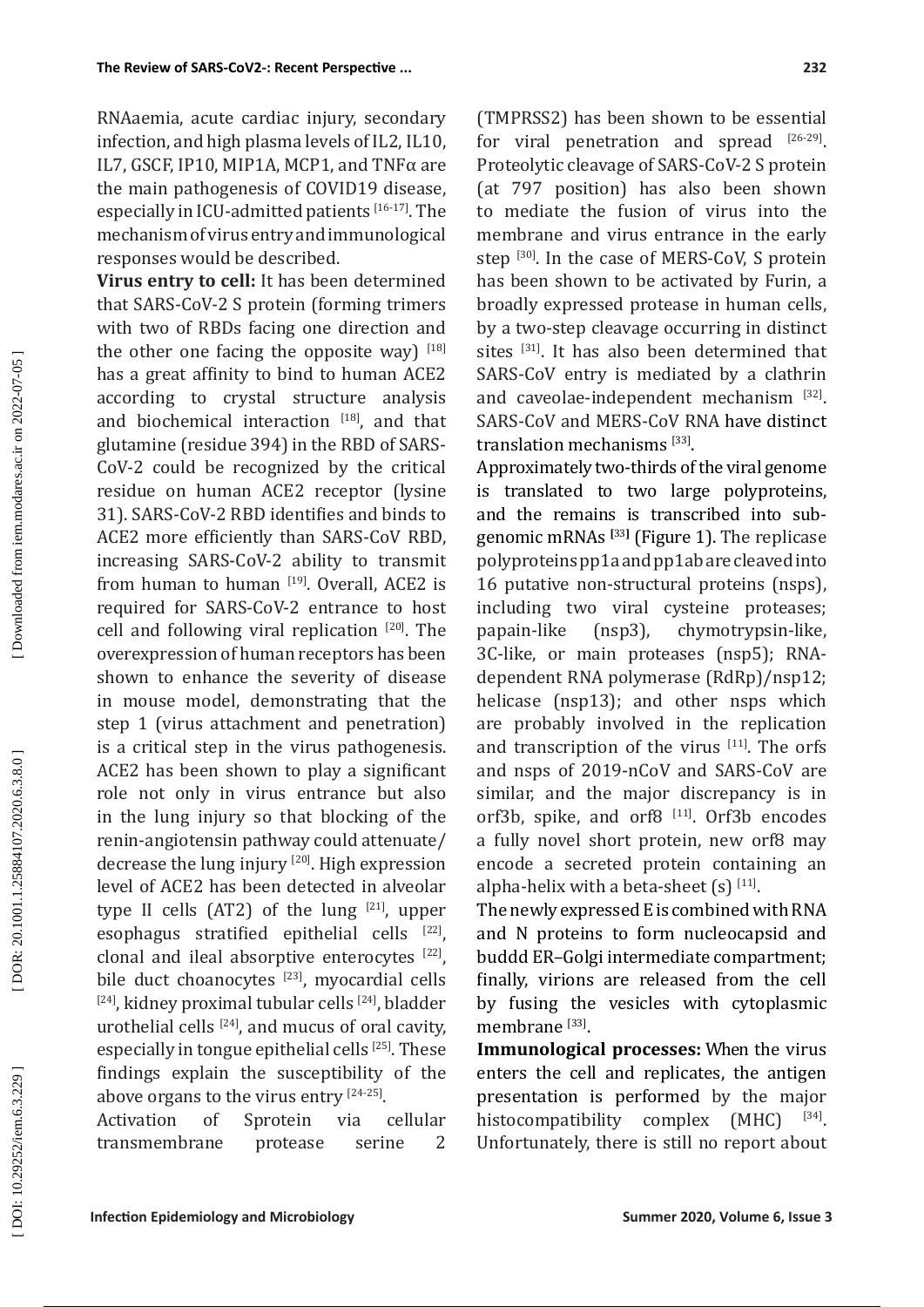antigen presentation of SARS-CoV-2, and our knowledge is according to previous research on MERS-CoV and SARS-CoV. The presentation of SARS-CoV antigens is principally based on MHC I molecules activity, although MHC II molecules also play a role [34]. It has been determined that the polymorphism of human leukocyte antigen (HLA) and human mannose-binding lectin (hMBL) is correlated with the susceptibility to SARS-CoV and MERS-CoV infections [34]. If this is also true about COVID 19 infection, it may explain the disease severity some human populations and specific races.

T cells play an essential role in virus eradication. CD8 cytotoxic T cells (CTLs) have the ability to secret a series of molecules, such as granzymes, perforin, and IFN-γ, to clear viruses from the host. Besides, CD4 + helper T cells (Th) could enhance and maintain cytotoxic T cells responses and support B cells in antibody production [35-36]. The total number of T cells (CTLs and Th) has been determined to be intensely decreased in SARS-CoV -2 infection, especially in suspected and intensive care unit  $(ICU)$  patients  $[36]$ . T cell reduction is negatively linked to patient's survival. It has also been demonstrated that T cell count has a reverse effect on IL-10, IL-6, and TNF-α concentrations in the blood; on the other hand, cytokines IL-6, IL-10, and TNF- $\alpha$  might mediate T cell reduction [36]. Furthermore, CTLs and Th in infected patients with SARS-CoV-2 significantly possess higher amounts of Programmed cell death protein-1 (PD-1) and T-cell immunoglobulin mucin-3 (tim-3) as a marker of exhausted T cells, especially in the symptomatic stage. It has been indicated that in severe cases, the naïve Th cells percentage increases, while memory Th and regulatory T cells count decreases [37]. In severe cases, the count of natural killer cells and B lymphocytes decreases, while the serum level of TNF- $\alpha$ , IL-6, IL-1, and IL-8 increases compared to cases with mild

infection [37]. The elevated pro-inflammatory cytokines may be correlated to the severity and progression of the disease and SARS-CoV-2 pathogenesis. The main leading cause of death in patients with COVID 19 is acute respiratory distress syndrome (ARDS) [17]. The cytokine storm is one of the main mechanisms of ARDS. The release of large amount of proinflammatory cytokines (IFN-γ, IFN-α, IL-6, IL-1β, IL-18, IL-12, IL-33, TGFβ, and TNF- $\alpha$ ) and chemokines (CCL2, CCL3, CCL5, CXCL8, CXCL9, and CXCL10) has been reported in SARC-CoV patients [4]. In the case of MERS-CoV, high levels of IL-6 and IFN-α as well as CCL5, CXCL8, and CXCL-10 have been found in the serum of severely ill patients compared to moderately ill patients [38].

 The production of IgM and IgG (S and N specific antibodies) against SARS-CoV virus has been well established [18]. It has also been demonstrated that IgM antibodies are presented until the end of Week 12, but IgG antibodies remains for a long time [39]. COVID 19 is assumed to follow a similar pattern.

SARS-CoV and MERS-CoV have developed various strategies to evade immune responses. The viruses avoid the dsRNA detection by the host immune system through inducing double-membrane vesicles production with no pattern recognition receptors (PRRs) and hiding the viral replication complex [40]. Another mechanism established for immune-evasion in MERS-CoV is the downregulation of genes involved in antigen presentation via DNA methylation [4]. The immune-evasion mechanism of coronavirus could be considered as a new approach to COVID 19 therapy.

**Transmission route:** The common transmission routes of COVID19 include human to human contact (through coughing, sneezing, droplet inhalation, eye mucous, oral, nasal, and membranes) and direct contact with symptomatic and asymptomatic patients [10]. It seems that eye exposure may be

DOR: 20.1001.1.25884107.2020.6.3.8.0]

Downloaded from iem.modares.ac.ir on 2022-07-05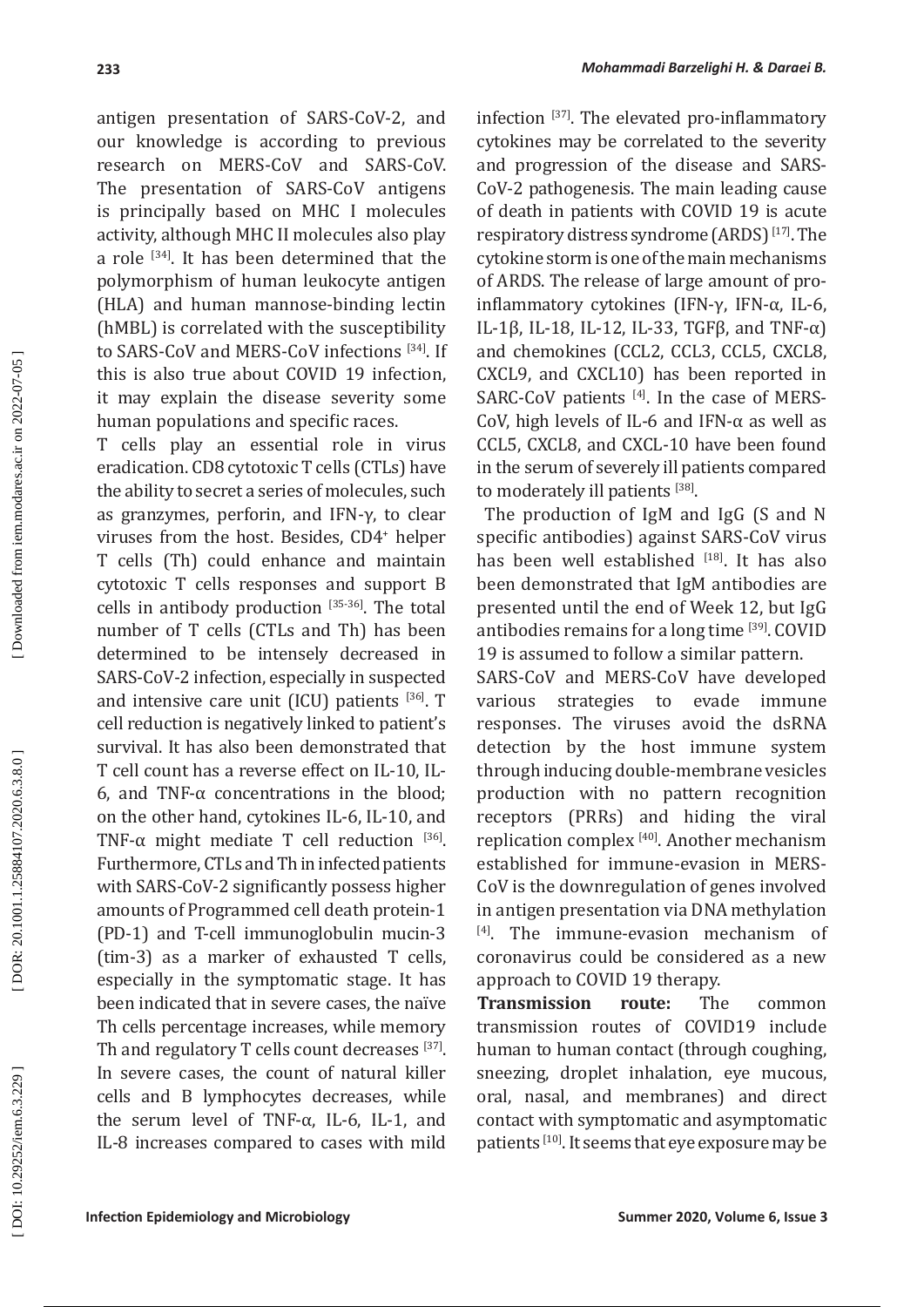an effective route for the virus transmission [41]. The ocular tropism of coronavirus (NL63, SARS) has been determined, and body fluids and infectious droplets could simply contaminate the conjunctival epithelium of human with 2019-nCoV<sup>[42]</sup>. Direct or indirect contact, inhalation of large or small droplets  $[43]$ , saliva  $[44]$ , and aerosols are also important routes for virus spread. 2019-nCoV has been detected in the some patients<sup>,</sup> feces  $[45]$ , there is also evidence of SARS-CoV-2 gastrointestinal infection, shedding of live virus in feces, and possible fecal-oral transmission route [46-47]. According to CDC report, the transmission of the virus through sewerage systems is low [41], although transmission through this route may be possible, but there is no evidence to date [41]. Medical healthcare workers, including physicians, nurses, laboratory experts, ophthalmologists, and dentists may be particularly at higher risk of COVID-19 infection [43, 48].

Diagnosis is based on the findings of clinical history, chest radiography, and laboratory assays  $^{[49]}$ .

### **Clinical symptoms**

The incubation time could be mostly 3-7 days and up to 2 weeks, and the longest time for the onset of infection symptoms is 12.5 days but usually appear 2 to 14 days after virus exposure [45, 50]. Clinical manifestations of the illness include dry cough, fever, dyspnoea, pain, weakness, and pneumonia. The disease may be the consequence of progressive respiratory failure due to alveolar injury which could be observed by CT scan (transverse chest computerized-tomography images), less common symptoms are headache, sputum production, sore throat, hemoptysis, and diarrhea [51]. The criteria for diagnosing the disease by clinician include virus-induced pneumonia; a rise in body temperature; dizzy; Lymphocytopenia; higher leukocytes counts (although levels are normal sometimes) and neutrophil-lymphocyte ratio (NLR); lower percentages of eosinophils, basophils, and monocytes [37]; hypoxemia (after onset of the disease); pulmonary infiltrates on chest radiography; and kidney failure  $[6, 9, 24]$ .

**Chest CT:** CT scan is an important technique in the diagnosis of the lung disease. Highresolution CT (HRCT) of the chest is critical for early diagnosis and assessment of disease severity in patients with SARS-CoV-2 [52]. Different radiological alterations in the lungs of SARS-CoV-2 patients have been characterized at different times of the disease course. The abnormalities of CT imaging, in symptomatic and asymptomatic patients, happen rapidly and progress from focal unilateral to diffuse bilateral, subpleural, ground-glass opacities which evolve to or co-exist with consolidations peaking within 1–3 weeks or around 2 weeks after the disease onset [53]. The chest CT specificity is comparatively low and could not differentiate SARS-CoV-2 infection from other chest infection, alone [54]. It seems the combination of imaging features, laboratory and clinical results could facilitate early diagnosis of SARS-CoV-2 pneumonia [54]. Laboratory detection of COVID 19 would be described in detail in a separate section.

## **Detection**

**Laboratory detection:** Exact and fast diagnosis of the etiological agent is important for determining the suitable treatment, saving people lives, epidemiologic monitoring, taking effective preventive steps, breaking epidemics, and decreasing unnecessary use of drugs. Poor clinical description and absence of special prevention methods and treatment approaches mean that early diagnosis is critical. The viral culture and indirect immunofluorescence assay (IFA) as conventional diagnostic methods are labor-intensive and time -consuming with limited sensitivity  $[1]$ . In a study, the isolation of SARS-CoV-2 virus was performed with several cell lines, such as Huh-7 from human

DOR: 20.1001.1.25884107.2020.6.3.8.0]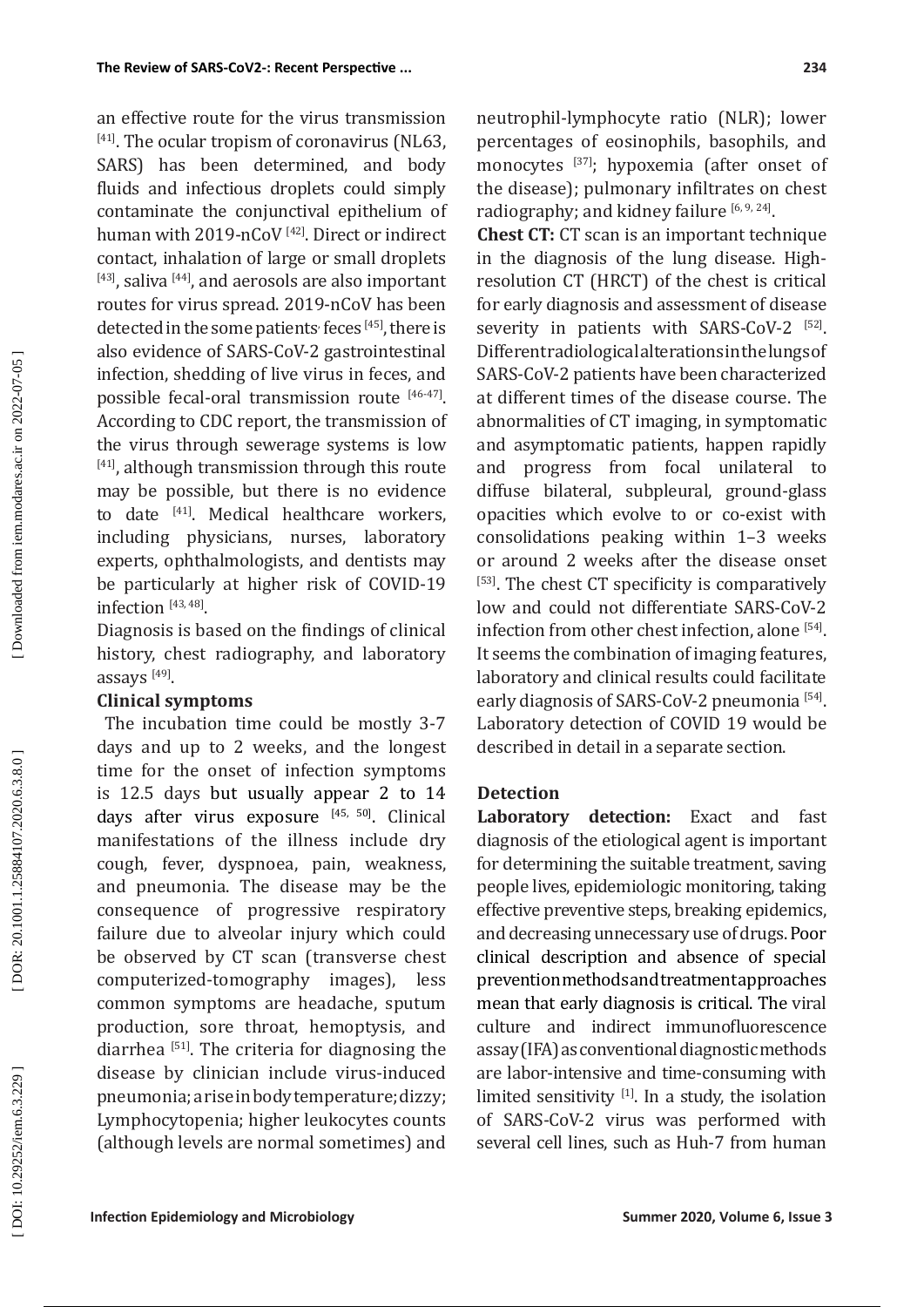airway epithelial cells and Vero E6 [9]. Clear cytopathic effects (CPE) were observed three days after inoculation. Distinctive crown-like particles were detected with negative staining by transmission electron microscope (TEM) [9]. **Specimens:** The sample collection, quality, transport and, storage play a significant role in screening and detecting SARS-CoV-2 [54]. SARS-CoV-2 as an RNA virus is prone to be destroy and degrade during the processes of sample collection and transportation to the laboratory for testing or due to some technical factors such as operator expertise and PCR inhibition<sup>[54]</sup>. The health worker should wear proper personal protective equipment (PPE) (gloves, gowns, eye protection) to collect specimens. Specimen processing should be performed in accordance with biosafety guideline level 2 or higher [55-56]. Specimens should be delivered to a special laboratory as soon as possible. Up to 72 hours after collection, specimens could be stored at  $4^{\circ}$ C, but for longer time, specimens should be store at -70°C or lower temperature  $^{[56]}$ .

The specimens required for isolation and detection of SARS-CoV-2 include: upper respiratory specimens such as oropharyngeal and nasopharyngeal swabs or wash fluid in ambulatory patients, as well as lower respiratory specimens such as endotracheal aspirate, sputum, bronchoalveolar lavage in severe form, and mucus of productive coughs. Additional specimens may be collected from the blood, tissue biopsy, stool, and urine [55-56].

The positive detection rate of SARS-CoV-2 in BAL, sputum, nasal swabs, fibro bronchoscope brush biopsy, pharyngeal swabs, feces, blood, and urine were reported 93%, 72%, 63%, 46%, 32%, 29%, 1% and 0%, respectively. different types of specimen has been reported as follows:,  $[47]$ . Evidence shows the shedding of live virus (14, 67), indicating the possibility of isolation and detection of virus from stool. Zhang et al. (2020) found that fecal samples were as suitable as pharyngeal swab for the detection of SARS-CoV-2, yielding similarly accurate results [57]. In another study, the virus detection in the stool swab of patients with negative pharyngeal and nasal swabs was reported to be positive [54]. It was reported that the use of a combination of nasal and stool swabs in SARS-CoV-2 patients screening was more sensitive than either alone [54].

# **Nucleic acid amplification tests (NAAT) for SARS-CoV-2:**

**Polymerase chain reaction (PCR) based methods: PCR and qRT-PCR:** Nucleic acidbased detection methods have advanced quickly and become an innovative tool for virus detection due to the developments in molecular biology technology, especially PCR-based methods with high specificity, sensitivity, and rapidity of detection. These methods are regarded as the gold standard, routine, and reliable techniques for virus detection [58]. In these methods, coronavirus RNA is extracted and converted into cDNA by reverse transcription. The products are analyzed by gel documentation and sequencing, which are the conventional methods for coronaviruses (SARS, MERS viruses) detection [59-60] but are not generally used in clinical samples due to the timeconsuming processes and high cost [58].

The detection based on real-time reverse transcriptase-PCR (RT-PCR) is presently preferred for the detection of coronaviruses owing to its advantages such as specificity, sensitivity, simplicity, and quantitative assay, which provide the possibility of early detection [76-77]. As a result, a real time RT-PCR based assay is still a primary method for detecting coronaviruses, including SARS- $Cov-2$  [61].

Extensive efforts are being made to improve and advance the real time RT-PCR assay due to the contamination risk, the need for post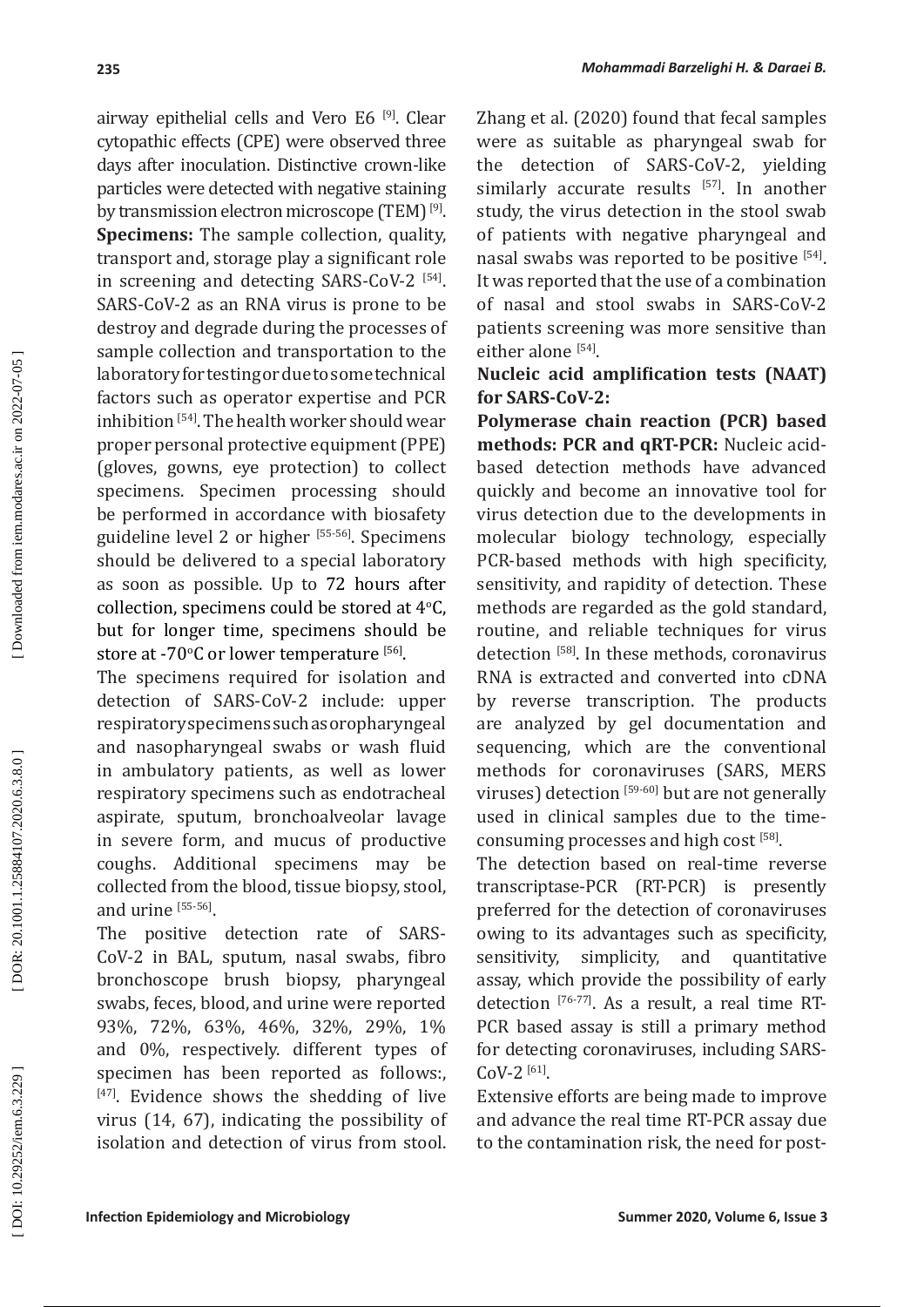PCR analysis, and being time-consuming for sample handling. A TaqMan-based real time RT-PCR has been designed with specific primers and probes targeting the N gene, which could straightforwardly be employed in the routine clinical and diagnostic settings for the detection of HCoVs (229E, OC43) in nasal wash (NW), combined nasal and throat swabs (NTSs), and bronchoalveolar lavage (BAL) specimens [62]. Yip et al. (2005) designed a 1-step real-time quantitative RT-PCR (qRT-PCR) assay for SARS-CoV detection using 2 TaqMan probes, instead of 1 probe, with an increase in reaction sensitivity and a detection limit of 1 RNA copy per reaction  $[63]$ . The fast-mutation nature of coronaviruses with great mutation rates compared to DNA viruses is considered as an adaptation mechanism for survival and as the intrinsic polymorphic nature of these viruses [48, 81], highlighting the necessity for precise detection of these genetically diverse coronaviruses [48, 58]. For this purpose, multitarget detection real-time RT-PCR methods with appropriate sensitivity have been established for coronavirus. In a study, a real-time RT-PCR test via mismatch-tolerant molecular beacons was developed to detect and distinguish SARS-CoV from pathogenic and non-pathogenic strains. This assay was executed by four beacons, specific for the E, S, N and M genes with an internal positive control (IPC)  $^{[64]}$ . The assay exhibited high ability for target detection and specificity with a detection limit of 5 copies per reaction  $(100\%)$  [64]. This assay provided a simple and fast approach to detect SARS-CoV and a pattern for molecular detection of emerging mutant pathogens <sup>[64]</sup>.

Two RT-PCR assays were recommended by Corman et al. (2014) for human coronaviruses (hCoV-NL63, hCoV-229E, SARS-CoV, hCoV-OC43) detection, targeting upstream regions of the E gene (upE) or within ORF1b for screening and detection, respectively [61]. In

another study, two real time RT-PCR assays were established, targeting MERS-CoV N gene and upstream regions of MERS-CoV E gene (upE) for the detection and confirmation of MERS-CoV infection in respiratory, serum, and stool specimens [13].

According to several real-time RT-PCR assays applied for coronaviruses, different assays have been announced for the detection of COVID19 causative agent.

A qPCR-based detection method based on the sequence of the RBD of the S gene was proposed by Zhou et al. (2020), but it was not reproducible. Other qPCR targets, including RdRp or E genes, were also recommended for the routine detection of 2019-nCoV [9].

Recently, the World Health Organization (WHO) has declared several primer and probe sets for SARS-CoV-2 detection, which were developed in China, Hong Kong, Japan, Germany, Thailand, Pasteur institute, and USA [36, 61-62, 65-69].

Corman et al. (2020) established and validated a workflow for 2019-nCoV screening and confirmation without virus isolates on Jan 13. They used synthetic nucleic acid technology for designing virus genome closely related to 2003 SARS-CoV<sup>[61]</sup> before public release of virus sequences from 2019-nCoV cases. They recommended the assay stand on E gene for the first-line screening tool, followed by RdRp/orf1 gene assay for confirmation. The assay was performed with dual-color technology for discriminating 2019-nCoV (both probes positive) from SARS-CoV RNA (Table 1, Figure 1)  $[61]$ . The two probes for the second assay included a broad-range reacting probe for SARS-CoV and 2019-nCoV and another probe for annealing only with 2019-nCoV (Table 1)<sup>[44]</sup>. They suggested the pick out of only 2019-nCoV-specific probe, alternatively [61]. All assays displayed detection limits of 5.2 and 3.8 copies per reaction for the E and RdRp genes, respectively, displaying high sensitivity; the N gene had slightly fewer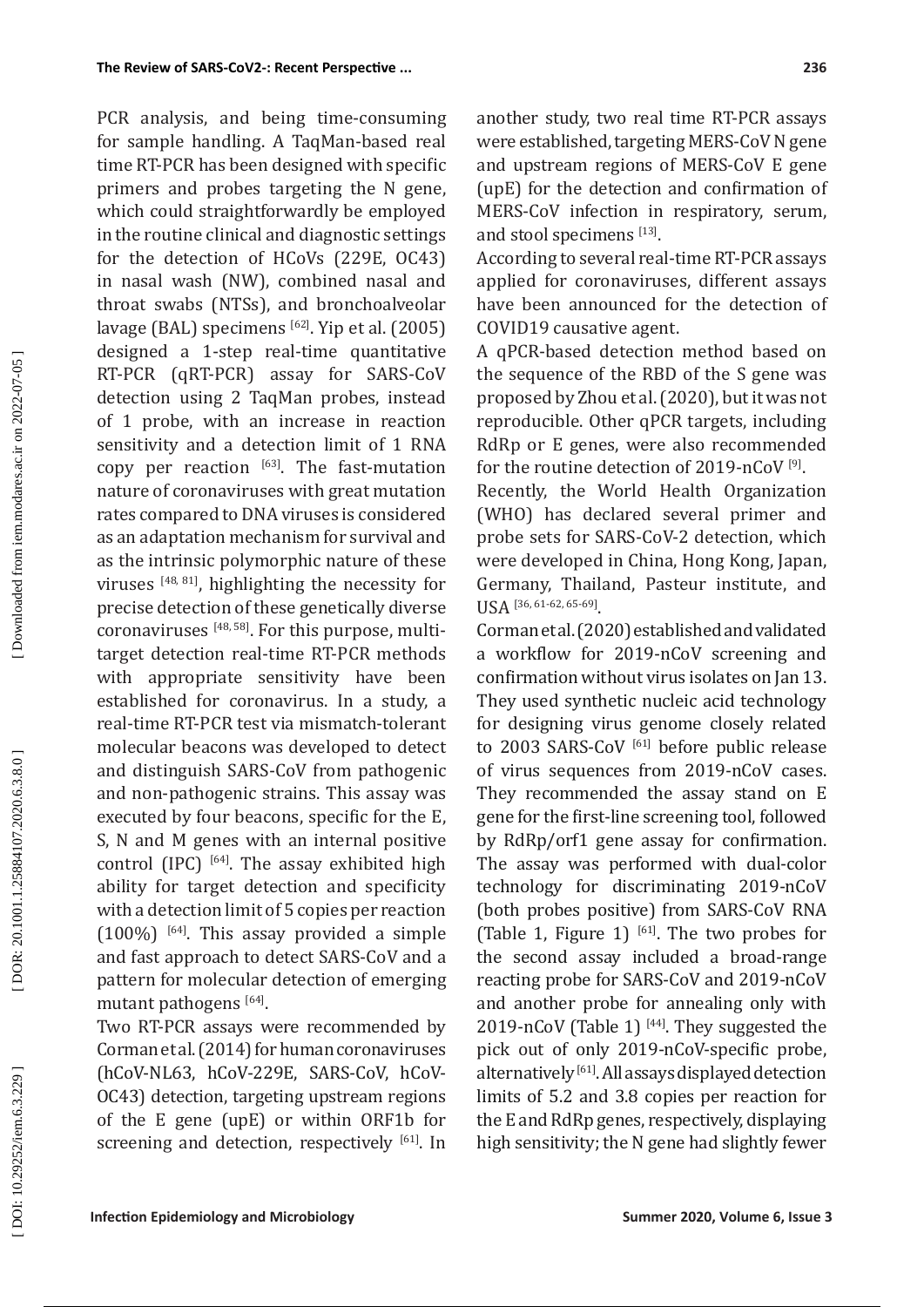sensitivity and was omitted in the second protocol uploaded on Jan 17 by Corman et al.  $(2020)$ <sup>[61]</sup>. No cross-reactivity with other coronaviruses or non-specific reactivity between oligonucleotides was detected in all assays [61].

The University of Hong Kong, School of Public Health reported the use of two monoplex assays: the N gene-targeted RT-PCR assay for screening, which overlaps with SARS-CoV and bat SARS-like coronaviruses, and the Orf1 (ORF1b-NSP14) based assay as a confirmatory assay (Table 1, Figure1). They recommended sequence analysis of products for confirmation and discrimination when the results were positive [65, 70]. The evaluation of confirmatory assay indicated a wide dynamic range (2-4 - 2000 TCID50/reaction) and exclusivity to COVID19 [65, 70]. However, in-silico analysis indicated the overlapping of confirmatory assays with other coronaviruses genome.

Naganori et al. (2020) in Japan designed a new panel to detect 2019-nCoV: 1) nested RT-PCR and sequencing by 3 primer sets for the Orf1b and S genes, in which the second PCR assay (nested-PCR) was performed after the first PCR, the products were visualized by 2% agarose gel electrophoresis, and the rest of products were purified and subjected to sequencing with special primers (Table 1, Figure1)<sup>[66]</sup>, and 2) real-time RT-PCR with specific primers and probes for the N gene [66] (Table 1, Figure 1). It seems the mentioned N gene specific primers and probes do not overlap with other coronaviruses according to our in-silico analysis.

 Ministry of Public Health, Thailand released a protocol for RT-PCR assays based on the N gene detection by primers and probes [71], which was indicated to be specific just for COVID 19.

Accordingly, the Centers for Disease Control and Prevention (CDC) of US provided a RT-PCR based diagnostic panel for the novel coronavirus [67]; accordingly, it was designed with 4 primer pairs, 3 for the N gene (different region) and one for RNase (Table 1, Figure 1) [67].This panel was recommended for the detection as follows: by  $N1^*$ ,  $N2^*$ ,  $N3^*$ , and  $RP^*$ , the result is considered as COVID19 positive, when only one or two of three N targets are positive and RP ± , it is considered as a not conclusive result, and with  $N1$ ,  $N2$ ,  $N3$ , and RP + , the result is considered as COVID19 negative, and negative results for all target genes is considered as invalid  $[56]$ .

Institute Pasteur of France presented a protocol for SARS-CoV-2 detection, containing 2 series of assays (simplex and multiplex), targeting the E and RdRp genes (spanning 2 regions), respectively  $[69]$ . The limit of detection was reported to be about 100 copies of RNA genome per reaction for the E gene, and 10 copies could be detected with multiplex assay by CI 95% [69]. The specificity of primer and probe sets was evaluated with specimens which were positive for a panel of respiratory viruses; no cross-reactivity was detected  $^{[69]}$ .

China CDC released a protocol for the detection of SARS-CoV-2 from clinical specimens based on the N and ORF1ab genes amplification, in which ORF1ab specific primers and probe were used for confirmation [72] with good sensitivity and specificity. The N genetargeted primers and probes were applied for screening (Table 1, Figure 1).

In another study, two monoplex real-time RT-PCR assays were performed based on the Hong kong procedure  $[65]$ , targeting the N gene and RdRP with weak sensitivity.

The high rate of false-negative results is the most commonly reported problem associated with most of the primers and probes used for detection. Jung el al. (2020) performed the first analysis on Feb 25 and compared various primer-probe sets which provided the laboratory confirmation of SARS-CoV-2 [68]. They selected 10 primer-probe sets, 7 sets for the N gene and the other sets for various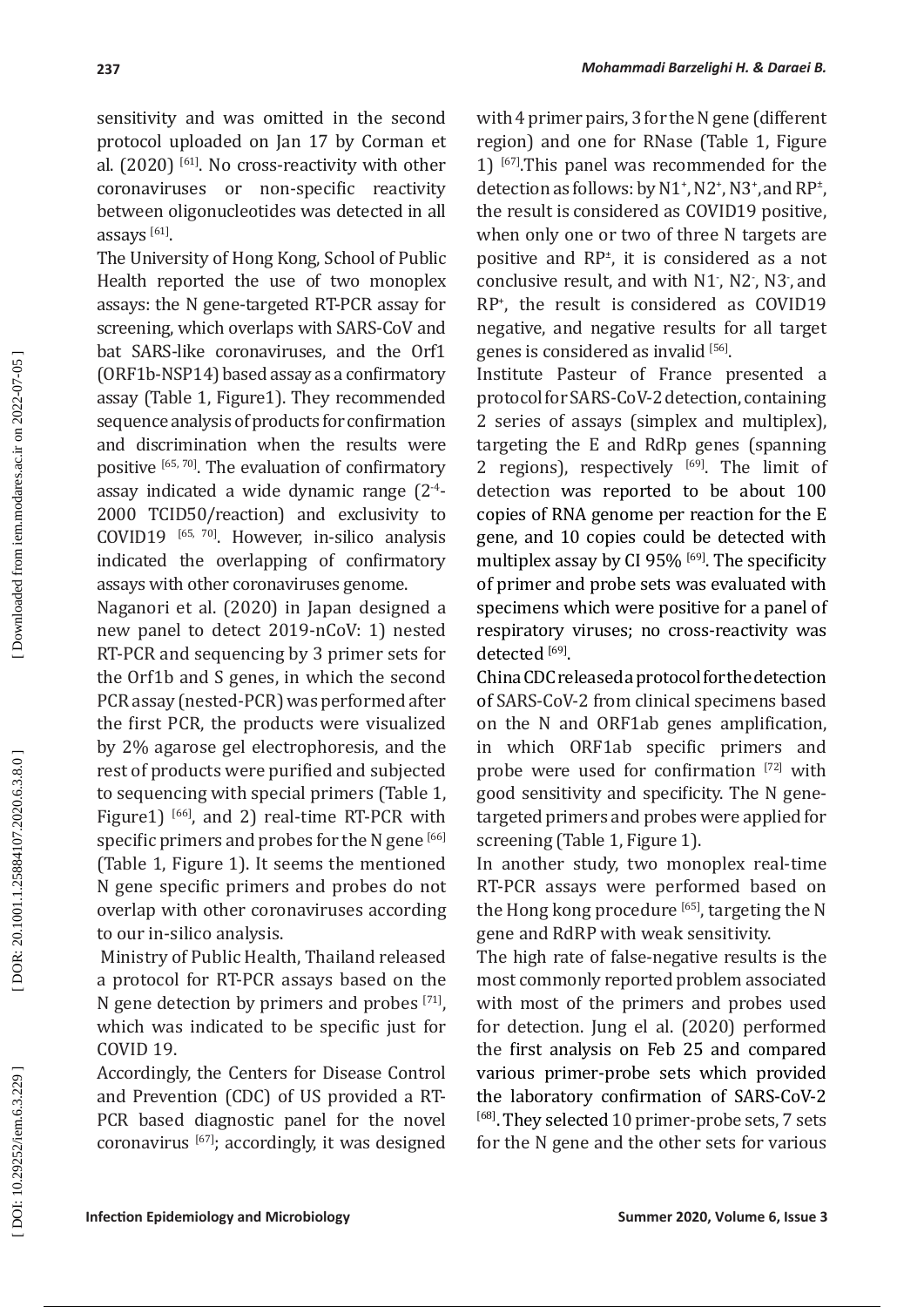#### **The Review of SARS-CoV 2 -: Recent Perspective ...**

| Target Gene/<br><b>Assay</b>  | <b>Name</b>           | Sequence 5'---3'                   | <b>Product</b><br>Size (bp) | Reference |
|-------------------------------|-----------------------|------------------------------------|-----------------------------|-----------|
| RdRP / real-<br>time RT-PCR   | RdRp-SARSr-F          | GTGARATGGTCATGTGTGGCGG             | 100                         | 61        |
|                               | RdRp-SARSr-R          | CARATGTTAAASACACTATTAGCATA         |                             |           |
|                               | RdRP-SARSr-P1         | AM-CCAGGTGGWACRTCATCMGGTGATGC-BBQ  |                             |           |
| $E / real-time$<br>RT-PCR     | RdRp-SARSr-P2         | FAM-CAGGTGGAACCTCATCAGGAGATGC-BBQ  | 113                         |           |
|                               | E-Sarbeco-F           | ACAGGTACGTTAATAGTTAATAGCGT         |                             |           |
|                               | E-Sarbeco-R           | ATATTGCAGCAGTACGCACACA             |                             |           |
|                               | E-Sarbeco-P1          | FAM-ACACTAGCCATCCTTACTGCGCTTCG-BBQ |                             |           |
| N/real-time<br>RT-PCR         | N-Sarbeco-F           | CACATTGGCACCCGCAATC                | 128                         |           |
|                               | N-Sarbeco-R           | GAGGAACGAGAAGAGGCTTG               |                             |           |
|                               | N-Sarbeco-P           | FAM-ACTTCCTCAAGGAACAACATTGCCA-BBQ  |                             |           |
| ORF1b-nsp14/<br>real-time RT- | HKU-ORF1b-nsp14F      | TGGGGYTTTACRGGTAACCT               | 132                         | 65        |
|                               | HKU-ORF1b-nsp14R      | AACRCGCTTAACAAAGCACTC              |                             |           |
| <b>PCR</b>                    | HKU-ORF1b-nsp141P     | FAM-TAGTTGTGATGCWATCATGACTAG-TAMRA |                             |           |
|                               | <b>HKU-NF</b>         | TAATCAGACAAGGAACTGATTA             | 109                         |           |
| $N/$ real-time<br>RT-PCR      | HKU-NR                | CGAAGGTGTGACTTCCATG                |                             |           |
|                               | HKU-NP                | FAM-GCAAATTGTGCAATTTGCGG-TAMRA     |                             |           |
|                               | $N(54) - F$           | CGTTTGGTGGACCCTCAGAT               | 57                          | 61        |
| N/real-time<br>RT-PCR         | $N(54)-R$             | CCCCACTGCGTTCTCCATT                |                             |           |
|                               | $N-P$                 | FAM-CAACTGGCAGTAACCA-BQH1          |                             |           |
|                               | NIID-WH-1-F501        | TTCGGATGCTCGAACTGCACC              | 413                         | 66        |
|                               | NIID-WH-1-R913        | CTTTACCAGCACGTGCTAGAAGG            |                             |           |
| N / nested-PCR-               | NIID-WH-1-F509        | CTCGAACTGCACCTCATGG                | 346                         |           |
| sequencing                    | NIID-WH-1-R854        | CAGAAGTTGTTATCGACATAGC             |                             |           |
|                               | NIID-WH-1_Seq-F519    | ACCTCATGGTCATGTTATGG               | 336                         |           |
|                               | NIID-WH-1-Seq-R840    | GACATAGCGAGTGTATGCC                |                             |           |
| S / nested-PCR-               | WuhanCoV-spk1-F       | TTGGCAAAATTCAAGACTCACTTT           | 547                         |           |
|                               | WuhanCoV-spk2-R       | TGTGGTTCATAAAAATTCCTTTGTG          |                             |           |
|                               | NIID-WH-1-F24381      | <b>TCAAGACTCACTTTCTTCCAC</b>       | 493                         |           |
| sequencing                    | NIID-WH-1-R24873      | ATTTGAAACAAAGACACCTTCAC            |                             |           |
|                               | NIID-WH-1-Seq-F24 383 | AAGACTCACTTTCTTCCACAG              | 482                         |           |
|                               | NIID-WH-1-Seq-R24 865 | CAAAGACACCTTCACGAGG                |                             |           |
| N/real-time<br>RT-PCR         | NIID-2019-nCOV-N-F2   | AAATTTTGGGGACCAGGAAC               | 57                          |           |
|                               | NIID-2019-nCOV-N-R2   | TGGCAGCTGTGTAGGTCAAC               |                             |           |
|                               | NIID-2019-nCOV-N-P2   | FAM-ATGTCGCGCATTGGCATGGA-BHQ       |                             |           |
| N/ real-time<br>RT-PCR        | $2019 - nCoV-N1-F$    | GACCCCAAAATCAGCGAAAT               | 72                          | 67        |
|                               | $2019 - nCoV-N1-R$    | <b>TCTGGTTACTGCCAGTTGAATCTG</b>    |                             |           |
|                               | 2019-nCoV-N1-P        | FAM-ACCCCGCATTACGTTTGGTGGACC-BHQ1  |                             |           |
|                               | $2019 - nCoV-N2-F$    | TTACAAACATTGGCCGCAAA               |                             |           |
|                               | 2019-nCoV-N2-R        | GCGCGACATTCCGAAGAA                 | 67                          |           |

2019-nCoV-N2 -P FAM-ACAATTTGCCCCCAGCGCTTCAG-BHQ1

**Table 1)** Several primers and probes for real-time RT-PCR and nested-PCR detection of SARS-CoV-2

[DOI: 10.29252/iem.6.3.229]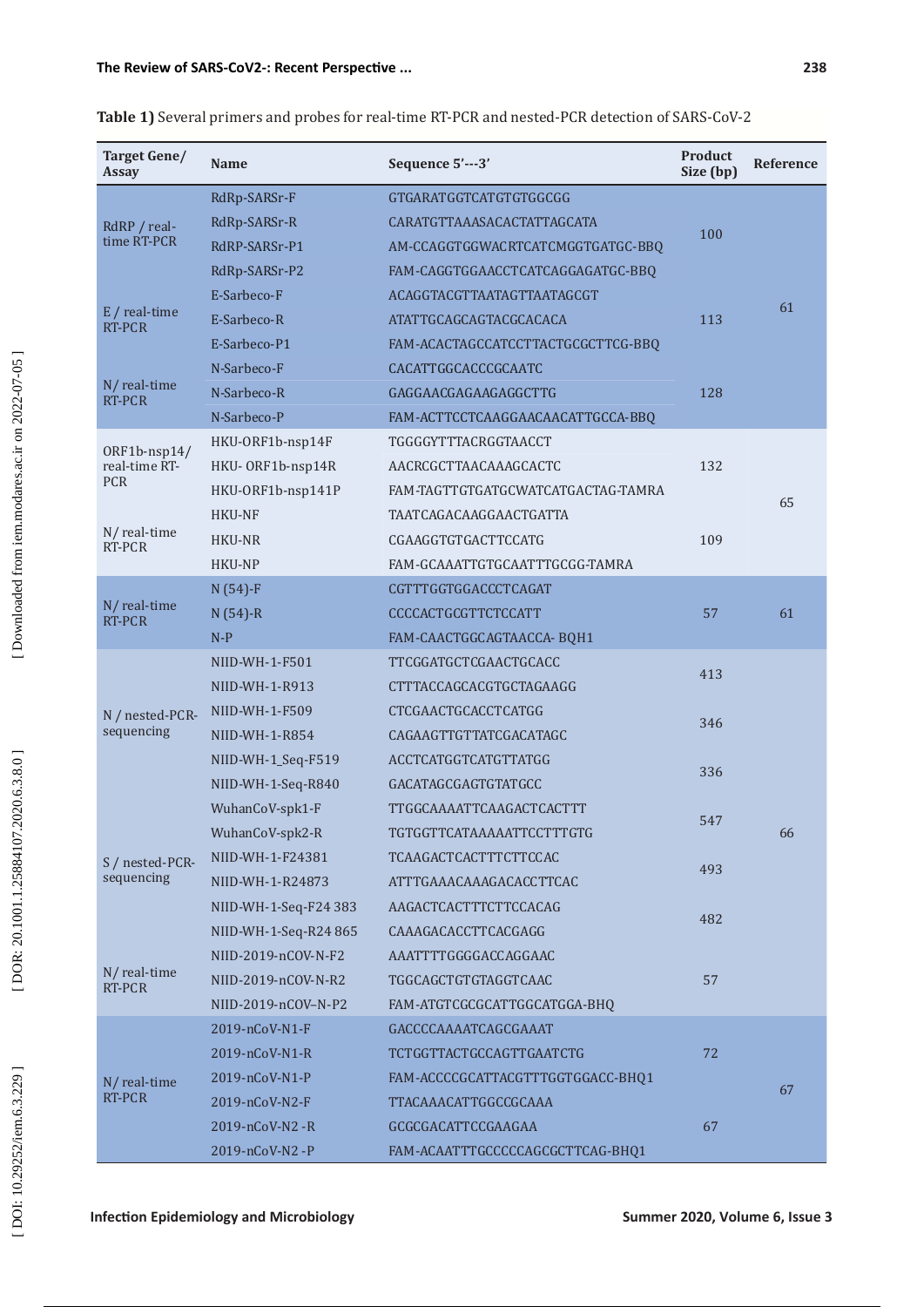| Target Gene/<br><b>Assay</b>                  | <b>Name</b>               | Sequence 5'---3'                        | <b>Product</b><br>Size (bp) | Reference |
|-----------------------------------------------|---------------------------|-----------------------------------------|-----------------------------|-----------|
| N/real-time<br>RT-PCR                         | 2019-nCoV-N3-F            | GGGAGCCTTGAATACACCAAAA                  | 72                          |           |
|                                               | 2019-nCoV-N3-R            | TGTAGCACGATTGCAGCATTG                   |                             |           |
|                                               | 2019-nCoV-N3-P            | FAM-AYCACATTGGCACCCGCAATCCTG-BHQ1       |                             |           |
| RNAse/real-<br>time RT-PCR                    | RNAse P-F                 | AGATTTGGACCTGCGAGCG                     |                             | 67        |
|                                               | <b>RNAse P-R</b>          | GAGCGGCTGTCTCCACAAGT                    |                             |           |
|                                               | RNAse P-P                 | FAM-TTCTGACCTGAAGGCTCTGCGCG-BHQ         |                             |           |
| RdRp/Orf1/<br>real-time RT-<br><b>PCR</b>     | ORF1ab-F                  | CCC TGTGGGTTTTACACTTAA                  | 119                         |           |
|                                               | ORF1ab-R                  | ACGATTGTGCATCAGCTG A                    |                             |           |
|                                               | ORF1ab-P                  | FAM-CCGTCTGCGGTATGTGGAAAGGTTATG G-BHQ1  |                             |           |
| N/real-time<br>RT-PCR                         | $N(60)$ -F                | GGGGAACTTCTCCTGCTAGAAT                  | 99                          | 70        |
|                                               | $N(60) - R$               | CAGACATTTTGCTCTCAAGCTG                  |                             |           |
|                                               | $N-P$                     | FAM-TTGCTGCTGCTTGACAGATT-BHQ1           |                             |           |
| RdRp/Helicase/<br>real-time RT-<br><b>PCR</b> | RdRp/Helicase-F           | CGCATACAGTCTTRCAGGCT                    | 134                         | 73        |
|                                               | RdRp/Helicase-R           | GTGTGATGTTGAWATGACATGGTC                |                             |           |
|                                               | RdRp/Helicase-P           | FAM-TTAAGATGTGGTGCTTGCATACGTAGAC-IABkFQ |                             |           |
| S/ real-time<br>RT-PCR                        | $S-F$                     | CCTACTAAATTAAATGATCTCTGCTTTACT          | 158                         |           |
|                                               | $S-R$                     | CAAGCTATAACGCAGCCTGTA                   |                             |           |
|                                               | $S-P$                     | HEX-CGCTCCAGGGCAAACTGGAAAG-IABkFQ       |                             |           |
| N/real-time<br>RT-PCR                         | $N(122) - F$              | GCGTTCTTCGGAATGTCG                      |                             |           |
|                                               | $N(122) - R$              | <b>TTGGATCTTTGTCATCCAATTTG</b>          | 97                          |           |
|                                               | $N-P$                     | FAM-AACGTGGTTGACCTACACAGST-IABkFQ       |                             |           |
| RdRp/real-<br>time RT-PCR                     | nCoV_IP2-12669-F          | <b>ATGAGCTTAGTCCTGTTG</b>               | 108                         |           |
|                                               | nCoV_IP2-12759-R          | CTCCCTTTGTTGTGTTGT                      |                             |           |
|                                               | nCoV_IP2-12696bProbe(+)   | Hex-AGATGTCTTGTGCTGCCGGTA-BHQ-1         |                             |           |
|                                               | nCoV_IP4-14059-F          | GGTAACTGGTATGATTTCG                     | 108                         | 69        |
|                                               | nCoV_IP4-14146-R          | <b>CTGGTCAAGGTTAATATAGG</b>             |                             |           |
|                                               | $nCoV$ _IP4-14084Probe(+) | FAM-TCATACAAACCACGCCAGG-BHQ-1           |                             |           |

### **Table 1) continued**

regions of the ORF1 gene, including RdRp, ORF1b-Nsp14, and ORF1-Nsp10 according to sequence data from different national institutes [56, 61, 65-68, 71]. Among which ORF1ab set was provided by China, targeting the RdRp/Orf1 region; in the case of targeting the N gene, USA recommended N2 and N3; and Japanese provided NIID-2019-nCOV-N sets which displayed the highest sensitivity compared to other sets and was suggested for reliable and sensitive laboratory confirmation

of COVID19<sup>[68]</sup>. According to the results of mentioned studies and our In-silico analysis, it seems the use of a combination of ORF1ab (China CDC); USA-provided 2019-nCoV-N2 and N3; and NIID-2019-nCOV-N by Japan provides appropriate primers and probes to decrease false-negative confirmation of SARS-CoV-2.

Very recently, Yuen et al. (2020)<sup>[73]</sup> designed a new platform to detect SARS-CoV-2 by 3 novel real time RT-PCR assays targeting the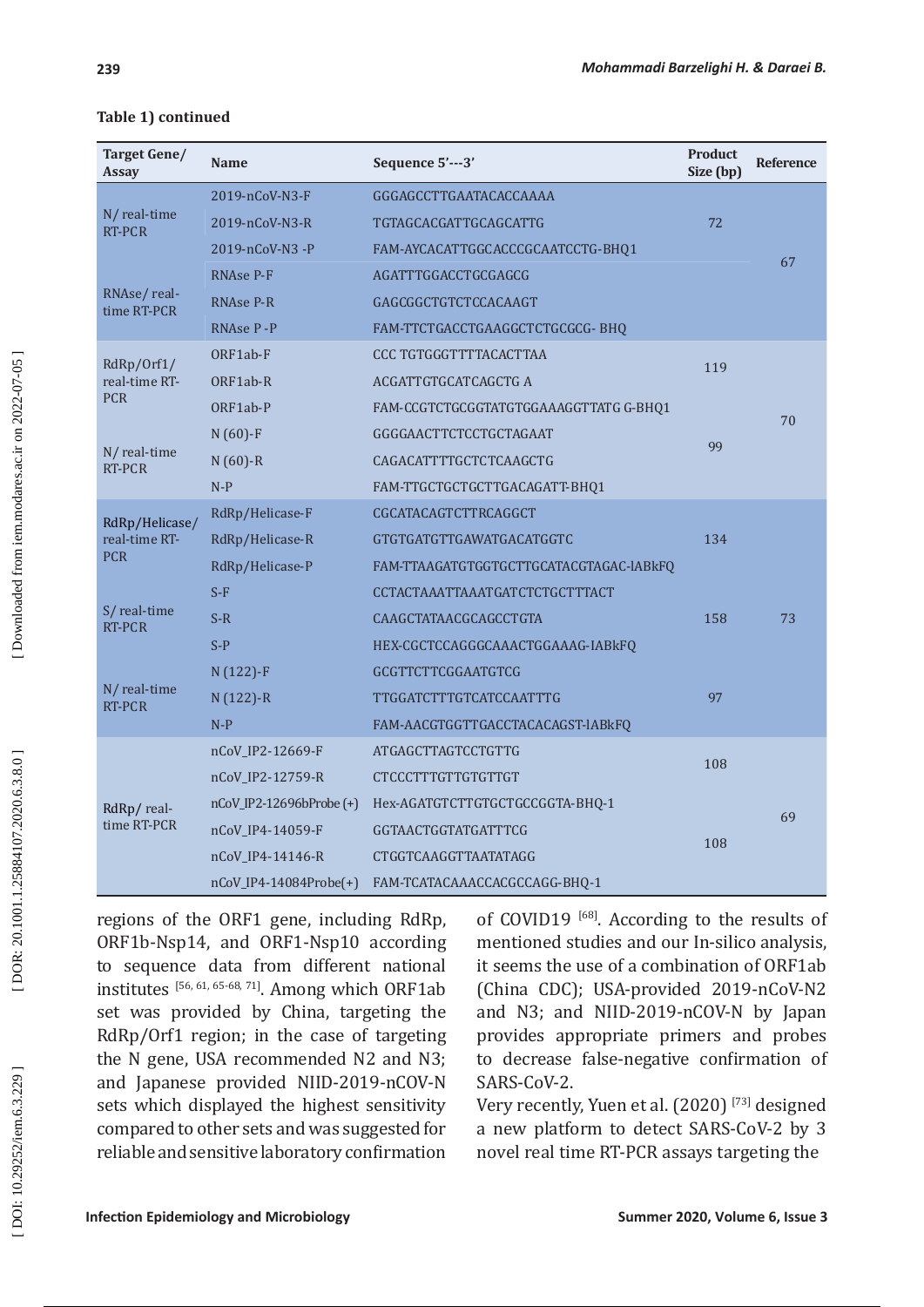

**Figure 1:** Schematic representation of COVID19 genome and relative position of primers and probes.

RdRp/ Hel, N and S genes of SARS-CoV-2 [73] and compared the results with PdRp-P2 assay from Berlin protocol [61]. RdRp/Hel assay had the least limit of detection in vitro and was positive in specimens diagnosed as negative by RdRd-P2<sup>[73]</sup>. Furthermore, RdRp/Hel assay, unlike RdRp-P2 assay, did not show cross-reactivity with other HCoV in clinical specimens and cell culture [73]. The high sensitivity and specificity of the new RdRp/Hel assay was determined  $[73]$ , and it was suitable for reducing false negative cases.

Another approach recommended for reducing the false negative detection is the use of a combination of RT-PCR and CT scan [54-55]. The accomplishment of both RT-PCR and CT has been determined to have a higher sensitivity (91.9%) compared to CT (66.7%) or RT-PCR alone (78.2%) [54]; indeed, RT-PCR compared to CT is superior in diagnosing mild infections  $[54]$ . While qRT-PCR method is a gold-standard assay to detect coronaviruses such as MERS and SARS [68, 74], the recommended

qRT-PCR assays for SARS-CoV-2 have some alarms: i) cross-reactivity of primers-probes regarding the high similarity of SARS-CoV-2 to SARS-CoV, ii) the assays sensitivity in the detection of the disease in the early stage, RT-PCR assay was reported to be positive in 46.7% of patients with slight infection [62], iii) false-negative results in patients with positive CT scan results  $[75-76]$ , IV) the efficiency of molecular diagnostic assay might be correlated to primers, probes, and reagents [68], and false negative results could be caused by poor specimen quality, such as respiratory samples collected from the oropharynx instead of the nasopharynx or sampling in the early or late stage of the disease  $[54]$ , V) the RT-PCR assays have long turnaround times, are complicated, and usually take an average of more than 2 to 3 hours to generate results; hence, the development of new assays seems to be essential.

**Isothermal nucleic acid amplificationbased methods:** Numerous molecular assays based on non-PCR methods have been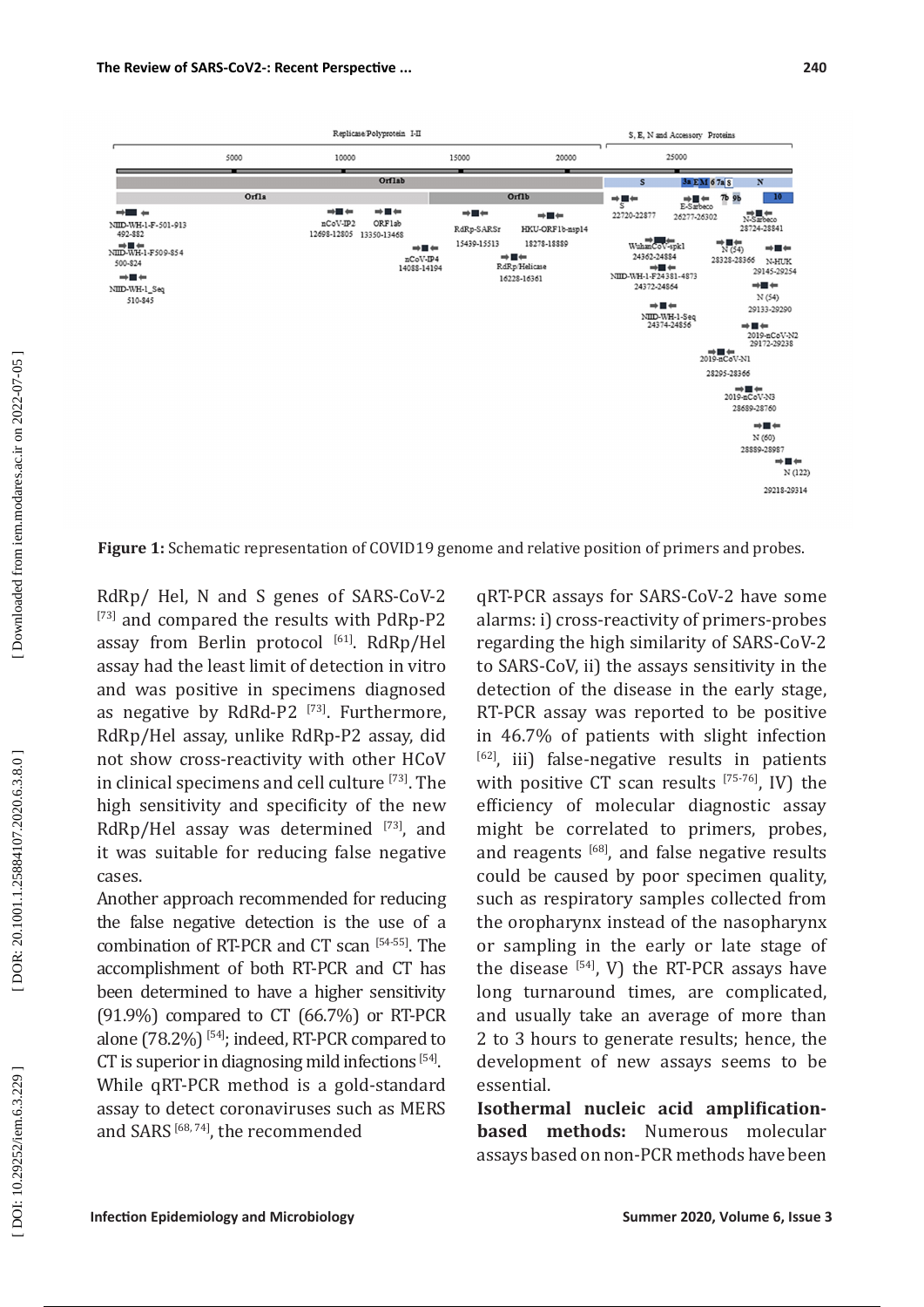established to detect the new coronavirus, such as loop mediated isothermal amplification (LAMP) and nucleic acid sequence-based amplification [58]. The LAMP assay requires only a single temperature for amplification, is a quick test, and does not require expensive instruments and reagents. At the end of the reaction, gel electrophoresis is generally used for the analysis of endpoint products. A simple LAMP assay was previously reported for SARS-CoV detection, targeting the orf1b region in the presence of 6 primers [77]. The sensitivity of LAMP assay for SARS-CoV detection was similar to those of PCR-based methods [77]. In another study, the LAMP assay was applied for the detection of HCoV-NL63 with specific primers designed based on conserved fragment of the N gene [78]. The assay had high specificity and sensitivity with a detection limit of 1 copy of RNA template per reaction [78].

The LAMP assay could also be applied for RNA detection in combination with reverse transcription (RT-LAMP). Shirato et al. (2014) [74] developed a RT-LAMP assay for the detection and epidemiological surveillance of human MERS-CoV with primers targeting conserved region of the N gene [78]. The assay was very specific and did not show crossreactivity with other respiratory viruses [78]. The LAMP assay product could be detected by fluorescence dye or the precipitation of magnesium pyrophosphate in real time, resolving the end point detection limit. In a study, a one-step real-time quantitative RT-LAMP assay was developed for the early and rapid diagnosis of SARS-CoV [79]. It had a detection limit of 0.01 plaque forming units (PFU) and provided a sensitivity 100-fold higher than that of RT-PCR<sup>[79]</sup>.

In a study, sequence-specific LAMP-based methods were developed for improving the specificity of assays and separating true signal from nonspecific one  $[58]$ . In another study, the RT-LAMP assay was improved using a quenching probe (QProbe) for monitoring signal in addition to two primer sets (targeting N and Orf1a sequences) for the detection of MERS-CoV  $[80]$ .

Isothermal nucleic acid-based amplification methods could be developed and applied for the detection and confirmation of SARS-CoV-2 due to the similarity of the new virus to SARS-CoV and MERS-COV and the success of the LAMP technique in their detection.

**Microarray-based methods:** Oligonucleotide microarrays have been used for monitoring, detecting, and analyzing virus in clinical samples. In this method, for RNA viruses such as coronavirus, RNA is converted to cDNA, labeled by a specific probe, and fixed on the microarray; thus, the RNA of coronavirus could be detected by a specific probe [58]. Shie et al. (2003) designed and synthesized thirty 60mer specific oligonucleotides according to the sequence of TOR2 (SARS-CoV), which covered the whole genome, [81] and printed them into a microarray. The results indicated that the SARS-CoV genome could be detected separately by the 60mer oligonucleotide microarray, thereby improving the positive ratio of the diagnosis  $[81]$ .

Guo et al. (2014) developed a single nucleotide polymorphism (SNP) DNA microarray to detect and genotype the S gene of SARS-CoV with 100% accuracy [82]. Although microarray is a specific and sensitive method, its high cost limits its further application in the detection of coronavirus; therefore, it could be used in SARS-CoV-2 research.

**CRISPR diagnostics:** Microbial Clustered Regularly Interspaced Short Palindromic Repeats (CRISPR) and CRISPR-associated (CRISPR-Cas) adaptive immune systems have programmable endonucleases that could provide approaches for CRISPR-based diagnostics (CRISPR-Dx)  $^{[83]}$ . On March 6, 2020, Broughton et al. released a protocol for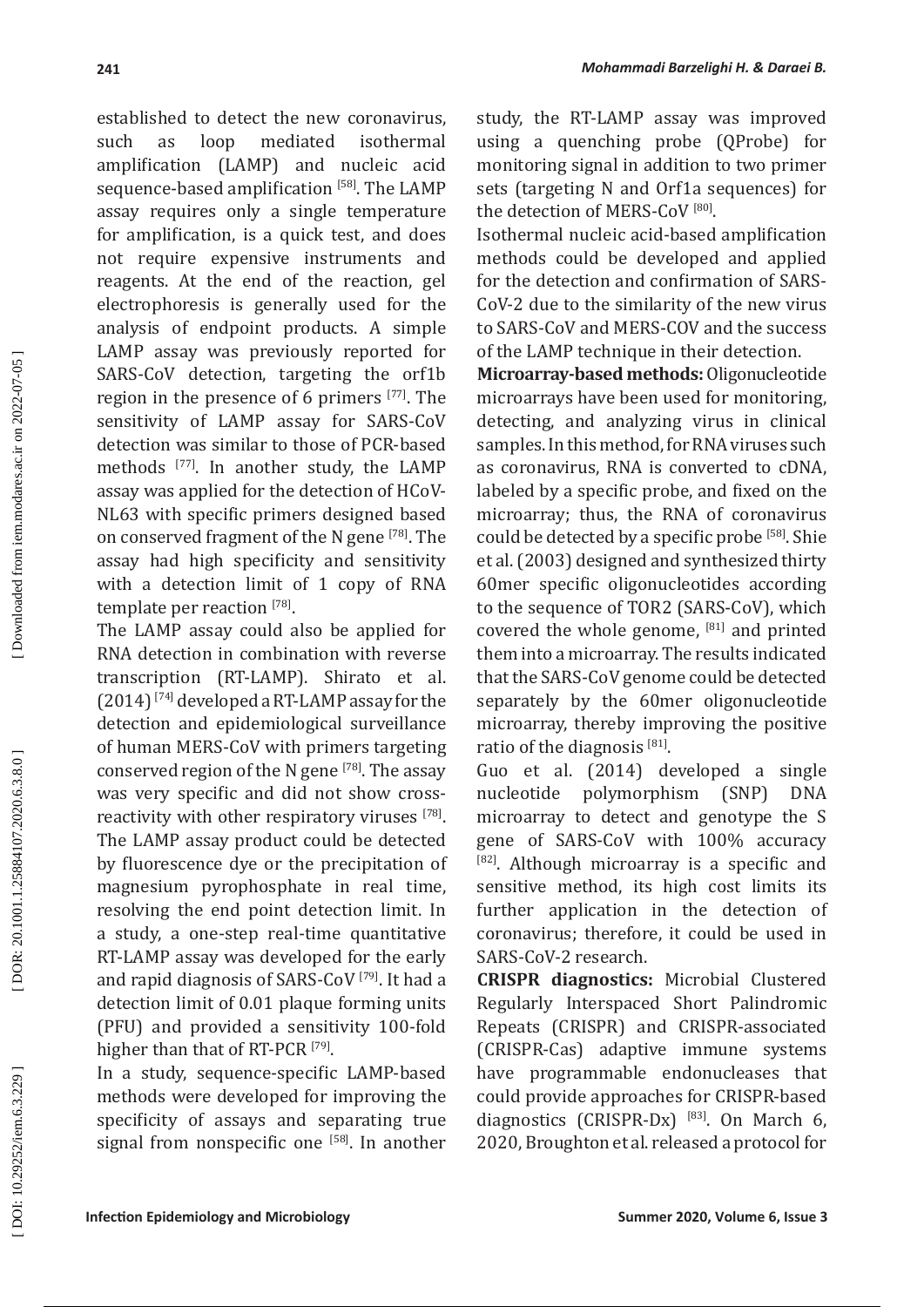detecting SARS-CoV-2 based on the extracted sample RNA in approximately 30 minutes by CRISPR- Cas12, called SARS-CoV-2 DETECTR [84]. The nasopharyngeal or oropharyngeal extracted sample RNA was converted to DNA and amplified simultaneously by reverse transcription and loop-mediated amplification (RT-LAMP) with primers targeting the E and N genes of SARS-CoV-2; afterwards Cas12-guide RNAs in order to detect three SARS-like coronaviruses (SARS-CoV-2, bat SARS-like coronavirus, and SARS-CoV) in the E gene and specifically to detect SARS-CoV-2 only in the N gene, detected coronavirus sequences, cleaved reporter molecule, and confirmed virus detection [84]. SARS-CoV-2 DETECTR was evaluated by reference and clinical samples, and the results were determined to be comparable with RT-PCR assay [84].

Zhang et al. (2020) described a protocol for detecting COVID-19 using a CRISPRbased SHERLOCK (Specific High Sensitivity Enzymatic Reporter UnLOCKing) technique [85-86]. At first, extracted/synthetic RNA was amplified by isothermal method with specific primer for the S and Orf1ab genes, followed by the addition of LwaCas13a crRNA for detecting the S and Orf1ab genes<sup>85</sup>. The authors declared that they continue to optimize this protocol  $[85]$ .

**Serological testing:** There is no data about the time of antibody production against SARS-CoV-2, since this virus belongs to the viral family causing the MERS and SARS outbreak, the antibody generation time and process is thought to be the same  $[87]$ . It has been reported that IgM and IgG antibodies could be detected in the blood of SARS patients 3 and 5 days after the onset of fever, respectively [88]. Rapid detection of IgM and IgG antibodies would be valuable in the diagnosis and treatment of SARS-CoV-2 disease.

Serology testing is a substantial assay for

the detection of SARS-CoV-2 due to the comparatively short diagnosis time and the possibility of examining an active immune response against pathogen [89]. Currently, the standard method to diagnosis disease is PCR based on viral RNA, and no serological test is available [89]. Theoretically, the combination of PCR and serological assay seems to increase the detection sensitivity  $[79]$ . Two possible serological assays would be as follows: i) detection of viral proteins (S, M, E or N) with specific antibodies produced in animal, and ii) ELISA assay which detects patient's antibodies against virus using serum<sup>[89]</sup>.

It has been reported that N protein of bat SARSr-CoV Rp3 shares 92% amino acid identity to that of 2019-nCoV and could be used as a target for IgG and IgM enzymesrelated immunosorbent assays (ELISAs) with no cross-reactivity against other human coronaviruses except SARSr-CoV [9] .

Tian et al. (2020) reported that human monoclonal antibody CR3022 (specific for S protein RBD domain in SARS-CoV) could bind effectively to 2019-nCoV RBD<sup>[90]</sup>. It could be related to the identity (73%) between RBDs in 2019-nCoV and SARS-CoV [90]. It was determined that the CR3022 epitope did not overlap with the binding site of RBD to ACE2 and had the potential to be used as a therapeutic candidate and in vaccine development for SARS-CoV-2 infection [90]. CR3022 has cross-reactivity with SARS-CoV and could not be applied to specifically detect the new virus but could be effective in the development of monoclonal antibodies specific for SARS-CoV-2 S protein.

Xiang et al. (2020) evaluated Enzyme-Linked Immunoassay and Colloidal Gold-Immuno-Chromatographic Assay Kits (GICA) for SARS-CoV-2 IgM and IgG detection in serum samples  $[49]$ . The novel coronavirus IgG/IgM antibody ELISA and GICA kits, manufactured by Zhu Hai Liv Zon Diagnostics Inc, China,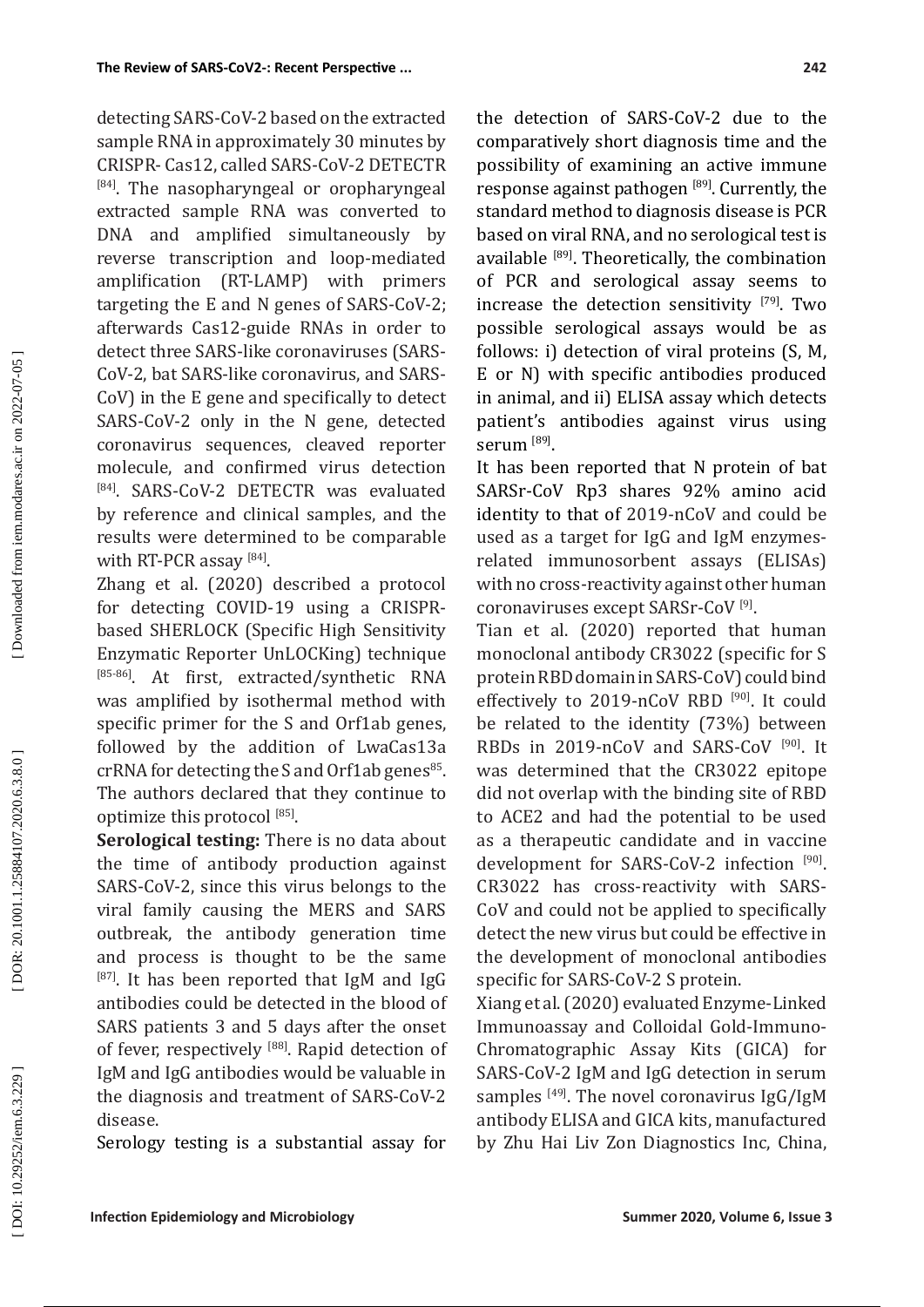were used to capture and detect viral IgM and IgG according to the manufacturer protocol, and the results were compared by qRT-PCR (81). The sensitivity of the combined ELISA and GICA was reported as 87.3 and 82.4%, respectively  $[49]$ . They concluded the used assays were fast, simple, and safe for COVID-19 diagnosis [49].

Li et al. (2020) developed a rapid and simple immunoassay to simultaneously detect IgM and IgG antibodies against a recombinant RBD of SARS-CoV-2 in the blood within 15 minutes at different infection stages [87]. The kit sensitivity and specificity was determined as 88.66 and 90.63%, respectively. This simultaneous antibody detection kit has numerous advantages compared to RT-PCR, does not require equipment, is fast and simple, and could be used in any clinic and laboratory, train stations, or airports to screen people, especially asymptomatic people [87]. It is more convenient and appropriate to use the blood of finger or heel instead of vein. In a specimen prepared during the early stage of SARS-CoV -2 from throat swab or sputum, the virus may not be detectable, since the combined kit detects IgM and IgG simultaneously, it could be applied for both early stage diagnosis (IgM) as well as for illness monitoring during other stages [87]. Nevertheless, there were still false negative and false positive cases due to the low antibody concentrations or cross-reactivity with other viruses.

Many antibody detection or virus antigen detection kits are under development.

### **MALDI TOF-MS and LC-MS technologies**

Matrix-assisted laser desorption/ionization time of flight mass spectrometry (MALDI-TOF MS) and liquid chromatography– mass spectrometry (LC-MS) are analytical chemistry methods which have been highly successful in identifying all classes of biomolecules: proteins, lipids, and nucleic acid. These techniques provide accurate mass information on intact protein/DNA, proteolytic digests or products of mass  $probe$ <sup>[91-92]</sup>.

Xue el al. (2017) established a universal screening method for coronavirus using MALDI-TOF Mass Spectrometry that comprised of a 17-plex analysis to detect six HCoVs in Panel A which included primers and nucleotide extension probes specific to the Orf1 and N genes of six coronaviruses and primers and probes targeting the Orf1b and upE genes of SARS-CoV and MERS-CoV with ribonuclease P as internal control, as well as another 17-plex analysis to detect Alphacoronavirus and Betacoronavirus in Panel B which included primers and probes for the RdRp gene in Alphacoronavirus and Betacoronavirus  $[91, 93]$ . They reported that the mCoV-MS method is a sensitive and relatively simple assay but may not be successful in detection, especially when the virus load in sample is very low [91]. It seems the method could be improved by increasing the number of primers and probes.

Sampath et al. (2005) presented an approach for rapid identification of known and emerging coronaviruses<sup>[94]</sup>. They designed a broad-range PCR targeting regions of Orf1b and NSP14 to amplify nucleic acids of large coronavirus groups; they used electrospray ionization mass spectrometry (EIS) to accurately measure PCR products as well as nucleotide composition analysis to identify viruses. This method was able to detect and distinguish SARS-CoV from others with 1 PFU/mL sensitivity [94].

Very recently, Jenkins et al. (2020) developed methods for in-silico detection of SARS-CoV-2 in clinical specimens by LC-MS [95]. At first, they created protein FASTA files and digest map (by shotgun proteomics and trypsin proteolysis); afterward spectral libraries were generated using FASTA files, transition lists were derived from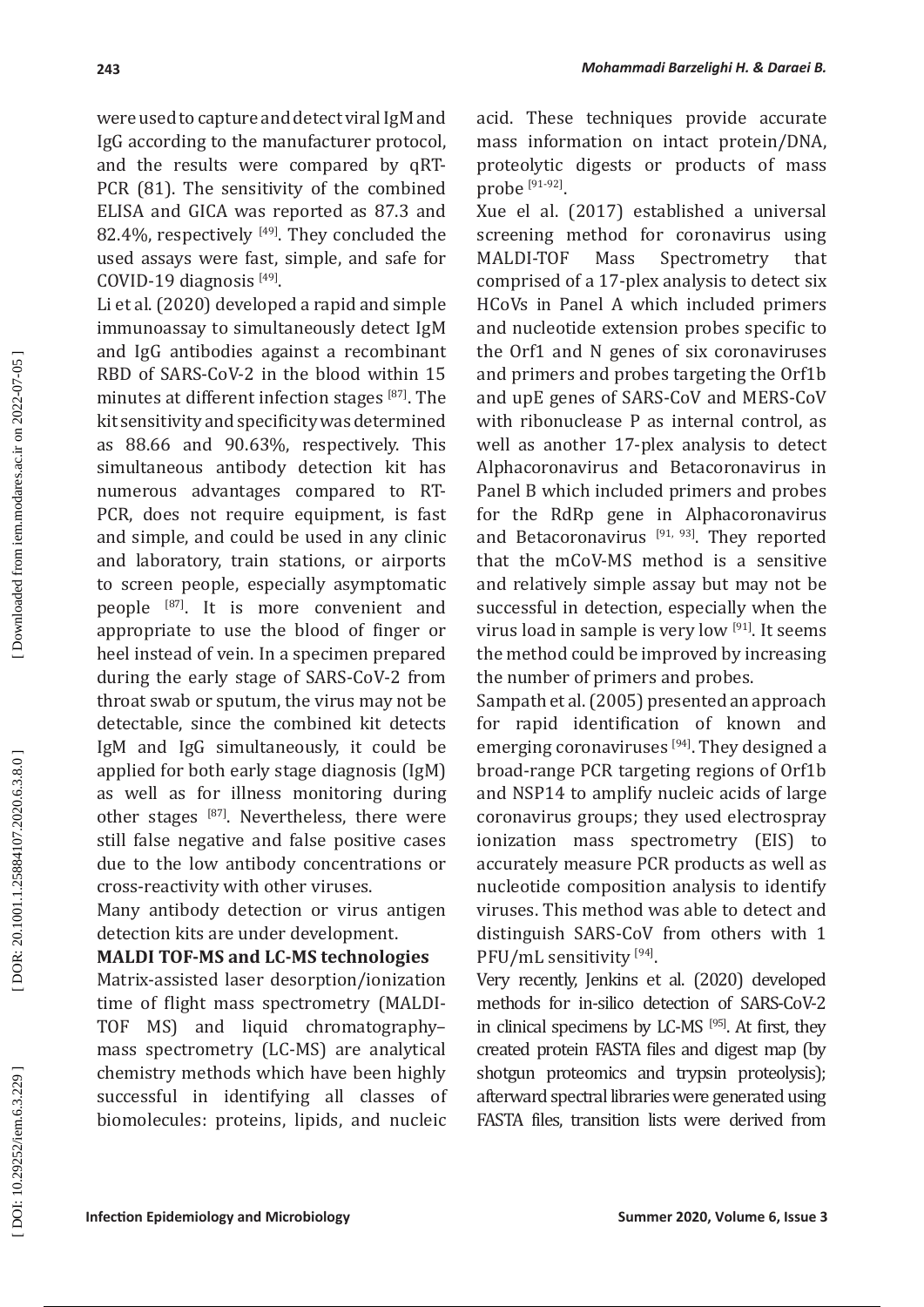libraries (special software), and post translational modifications were identified [96]. They provided a procedure for SARS-CoV-2 detection by LC-MS, which continues to be refined.

# **Conclusion**

In conclusion, the development of new approaches for the treatment and detection of COVID19 could be effective in preventing and decreasing the progression of the disease. In this study, different approaches to treatment were introduced, and different primers and probes for detection were compared. According to our literature review and analysis, the use of a combination of Orf1ab (China CDC), RdRp/ Hel, USA provided 2019-nCoV-N2 and N3, and NIID-2019-nCOV-N by Japan provides appropriate primers and probes to decrease false negative confirmation of SARS-CoV-2. Also, the use of both qRT-PCR and CT-scan is recommend to decrease false negative cases.

**Acknowledgments:** The authors would like to express their special thanks to staff of

Barkat Pharmaceutical group, Tehran, Iran.<br>**Ethical Permission:** The study was **Permission:** The approved by the Ethics Committee of Islamic Azad University of Tehran Medical science (No: IR.IAU.PS.REC.1399.102).

**Conflict of Interests:** The authors declare that there is no conflict of interest.

**Authors' Contribution:** Conceptualization: HMB, BD; Data collection and analysis: HMB, BD; Interpretation of the results: HMB, BD; Writing of original draft: HMB; Writing, reviewing and editing: BD. All authors read and approved the manuscript.

**Fundings:** No funding is reported. **Consent to participate:** Not applicable.

# **References**

1. Zhang N, Wang L, Deng X, Liang R, Su M, He C, et al. Recent advances in the detection of respiratory virus infection in humans. J Med Virol. 2020;92(4):408-17.

- 2. Huang P, Wang H, Cao Z, Jin H, Chi H, Zhao J, et al. A rapid and specific assay for the detection of MERS-CoV. Front Microbiol. 2018;9:1101.
- 3. Gorbalenya AE, Enjuanes L, Ziebuhr J, Snijder EJ. Nidovirales: Evolving the largest RNA virus genome. Virus Res. 2006;117(1):17-37.
- 4. Channappanavar R, Perlman S. Pathogenic human coronavirus infections: Causes and consequences of cytokine storm and immunopathology. Semin Immunopathol. 2017;39(5):529- 39.
- 5. Xie C, Jiang L, Huang G, Pu H, Gong B, Lin H, et al. Comparison of different samples for 2019 novel coronavirus detection by nucleic acid amplification tests. Int J Infect Dis. 2020.
- 6. Wu F, Zhao S, Yu B, Chen Y-M, Wang W, Song Z-G, et al. A new coronavirus associated with human respiratory disease in China. Nature. 2020;579(7798):265-9.
- 7. World Health Organization. Coronavirus disease 2019 (COVID-19) Situation Report –59.
- 8. World Health Organization. Timeline: WHO's COVID-19 response?
- 9. Zhou P, Yang X-L, Wang X-G, Hu B, Zhang L, Zhang W, et al. A pneumonia outbreak associated with a new coronavirus<br>of probable bat origin. Nature. of probable bat origin. Nature. 2020;579(7798):270-3.
- 10. Cascella M, Rajnik M, Cuomo A, Dulebohn SC, Di Napoli R. Features, evaluation, and treatment coronavirus (COVID-19). StatPearls Publishing; 2020.
- 11. Chan JF-W, Kok K-H, Zhu Z, Chu H, To KK-W, Yuan S, et al. Genomic characterization of the 2019 novel human-pathogenic coronavirus isolated from a patient with atypical pneumonia after visiting Wuhan. Emerg Microbes Infect. 2020;9(1):221-36.
- 12. Perlman S, Netland J. Coronaviruses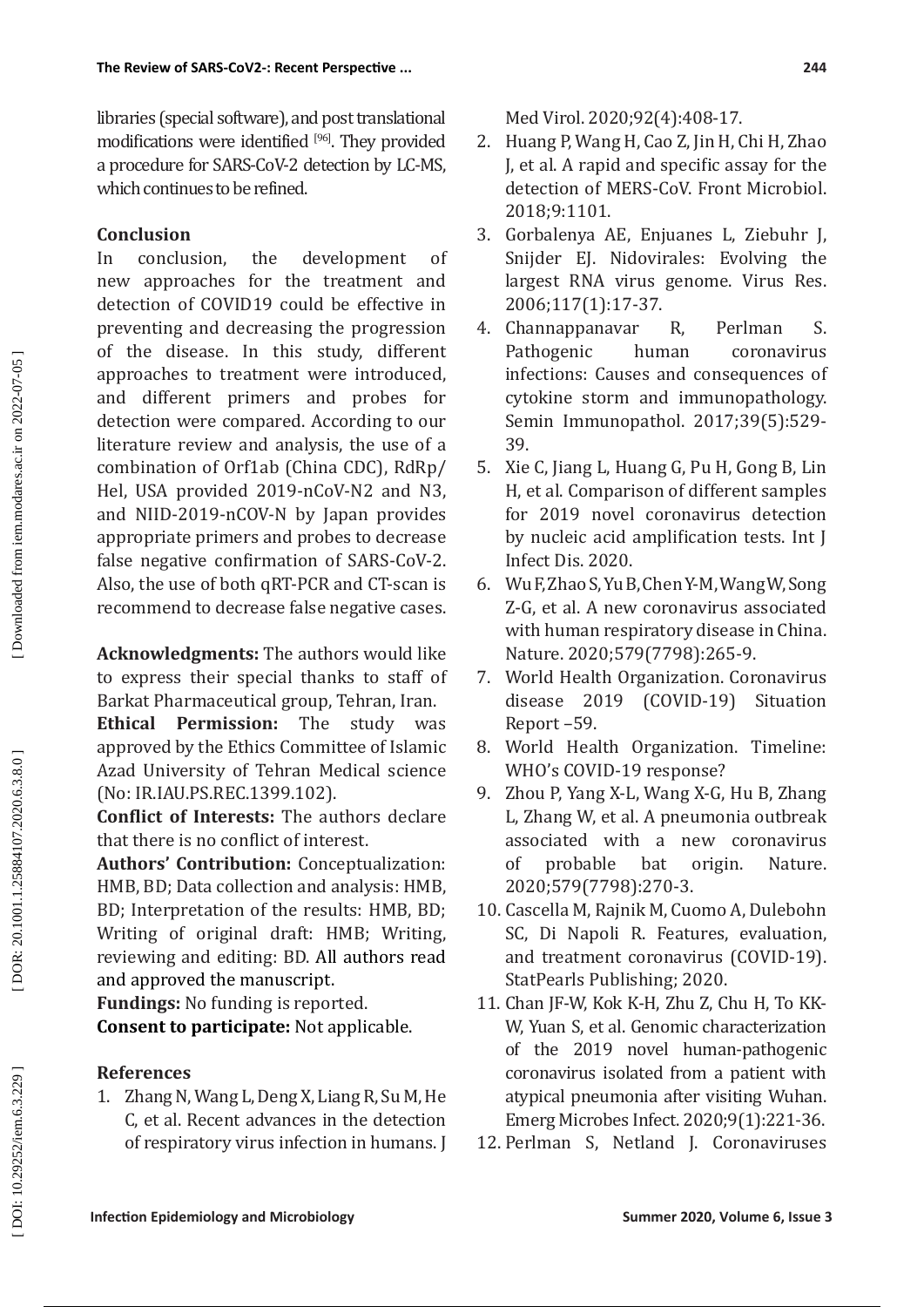post-SARS: Update on replication and pathogenesis. Nat Rev Microbiol. 2009;7(6):439-50.

- 13. Lu X, Whitaker B, Sakthivel SKK, Kamili S, Rose LE, Lowe L, et al. Real-time reverse transcription-pcr assay panel for middle east respiratory syndrome coronavirus. J Clin Microbiol. 2014;52(1):67-75.
- 14. Li F. Structure, function, and evolution of coronavirus spike proteins. Annu Rev Virol. 2016;3(1):237-61.
- 15. Rothan HA, Byrareddy SN. The pathogenesis coronavirus disease (COVID-19) outbreak. J Autoimmun. 2020;109:102433.
- 16. Lei J, Li J, Li X, Qi X. CT imaging of the 2019 novel coronavirus (2019-nCoV) Pneumonia. Radiology. 2020;295(1):18.
- 17. Huang C, Wang Y, Li X, Ren L, Zhao J, Hu Y, et al. Clinical features of patients infected with 2019 novel coronavirus in Wuhan, China. Lancet. 2020;395(10223):497- 506.
- 18. Wrapp D, Wang N, Corbett KS, Goldsmith JA, Hsieh C-L, Abiona O, et al. Cryo-EM structure of the 2019-nCoV spike in the prefusion conformation. BioRxiv. 2020.
- 19. Wan Y, Shang J, Graham R, Baric RS, Li F. Receptor recognition by the novel coronavirus from Wuhan: An analysis based on decade-long structural studies of SARS coronavirus. J Virol. 2020;94(7):e00127
- 20. Imai Y, Kuba K, Rao S, Huan Y, Guo F, Guan B, et al. Angiotensin-converting enzyme 2 protects from severe acute lung failure. Nature. 2005;436(7047):112-6.
- 21. Zhao Y, Zhao Z, Wang Y, Zhou Y, Ma Y, Zuo W. Single-cell RNA expression profiling of ACE2, the putative receptor of Wuhan 2019-nCov. BioRxiv. 2020.
- 22. Zhang H, Kang Z, Gong H, Xu D, Wang J, Li Z, et al. The digestive system is a potential route of 2019-nCov infection: A bioinformatics analysis based on single-

cell transcriptomes. BioRxiv. 2020.

- 23. Chai X, Hu L, Zhang Y, Han W, Lu Z, Ke A, et al. Specific ACE2 expression in cholangiocytes may cause liver damage after 2019-nCoV infection. BioRxiv. 2020.
- 24. Zou X, Chen K, Zou J, Han P, Hao J, Han Z, et al. Single-cell RNA-seq data analysis on the receptor ACE2 expression reveals the potential risk of different human organs vulnerable to Wuhan 2019-nCoV infection. Front Med. 2020;14(2):185- 92.
- 25. Xu H, Zhong L, Deng J, Peng J, Dan H, Zeng X, et al. High expression of ACE2 receptor of 2019-nCoV on the epithelial cells of oral mucosa. Int J Oral Sci. 2020;12(1):8.
- 26. Zhang H, Penninger JM, Li Y, Zhong N, Slutsky AS. Angiotensin-converting enzyme 2 (ACE2) as a SARS-CoV-2 receptor: Molecular mechanisms and potential therapeutic target. Intensive Care Med. 2020;46(4):586-90.
- 27. Hoffmann M, Kleine-Weber H, Krüger N, Müller M, Drosten C, Pöhlmann S. The novel coronavirus 2019 (2019-nCoV) uses the SARS-coronavirus receptor ACE2 and the cellular protease TMPRSS2 for entry into target cells. BioRxiv. 2020.
- 28. [Shehata](https://www.ncbi.nlm.nih.gov/pubmed/?term=Shehata%20MM%5BAuthor%5D&cauthor=true&cauthor_uid=26791756) MM, [Gomaa](https://www.ncbi.nlm.nih.gov/pubmed/?term=Gomaa%20MR%5BAuthor%5D&cauthor=true&cauthor_uid=26791756) MR, [Ali](https://www.ncbi.nlm.nih.gov/pubmed/?term=Ali%20MA%5BAuthor%5D&cauthor=true&cauthor_uid=26791756) MA, [Kayali](https://www.ncbi.nlm.nih.gov/pubmed/?term=Kayali%20G%5BAuthor%5D&cauthor=true&cauthor_uid=26791756) G. Middle East respiratory syndrome coronavirus: a comprehensive review. [Front Med.](https://www.ncbi.nlm.nih.gov/pmc/articles/PMC7089261/) 2016; 10(2): 120–136
- 29. Iwata-Yoshikawa N, Okamura T, Shimizu Y, Hasegawa H, Takeda M, Nagata N. TMPRSS2 contributes to virus spread and immunopathology in the airways of murine models after coronavirus infection. J Virol. 2019;93(6):e01815-18.
- 30. Belouzard S, Chu VC, Whittaker GR. Activation of the SARS coronavirus spike protein via sequential proteolytic cleavage at two distinct sites. Proc Natl Acad Sci. 2009;106(14):5871-6.
- 31. Mille JK, Whittaker GR. Host cell entry of Middle East respiratory syndrome

DOR: 20.1001.1.25884107.2020.6.3.8.0]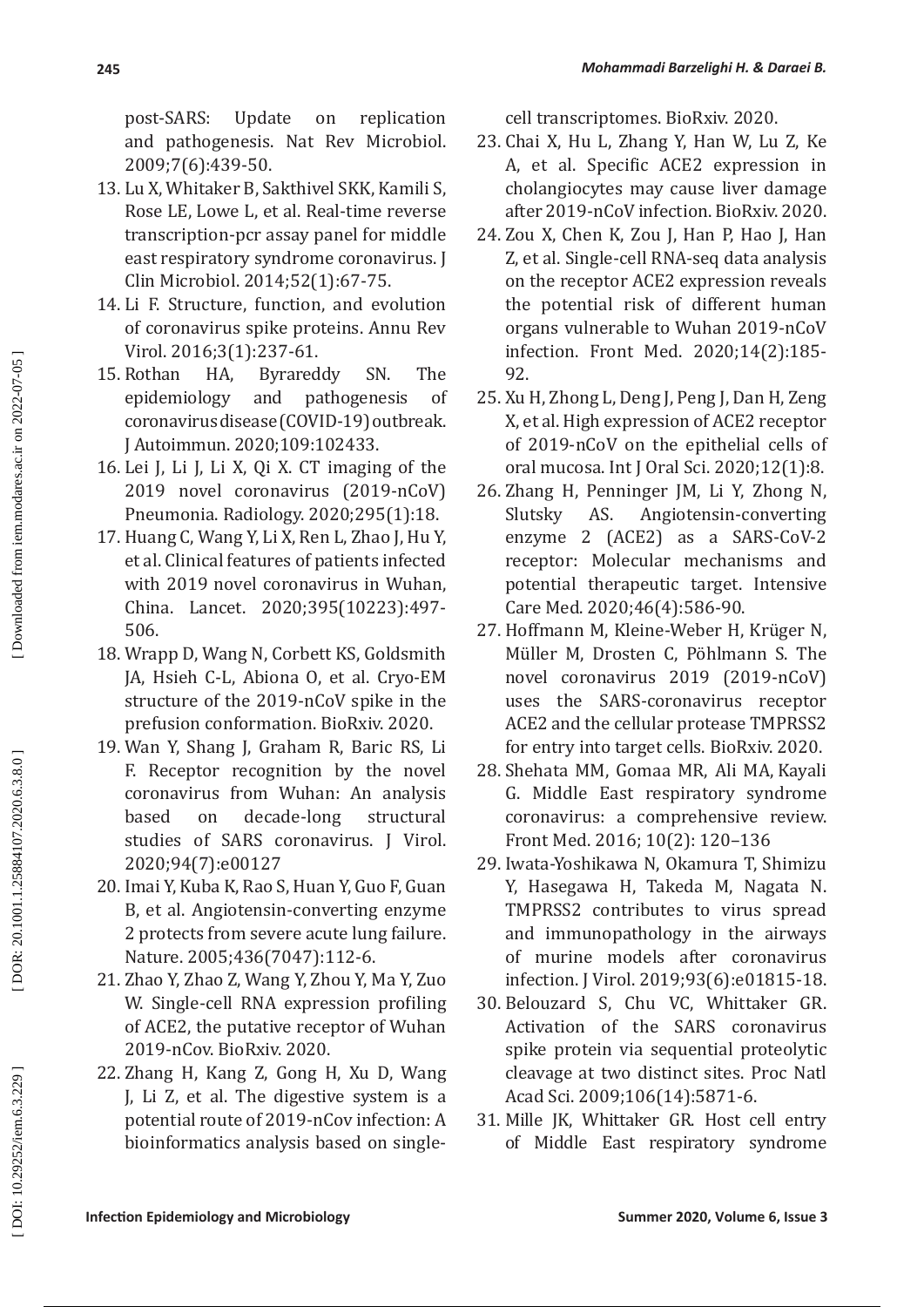coronavirus after two-step, furin-mediated activation of the spike protein. Proc Natl Acad Sci. 2014;111(42):15214-9.

- 32. Wang H, Yang P, Liu K, Guo F, Zhang Y, Zhang G, et al. SARS coronavirus entry into host cells through a novel clathrinand caveolae-independent endocytic pathway. Cell Res. 2008;18(2):290-301.
- 33. De Wit E, Van Doremalen N, Falzarano D, Munster VJ. SARS and MERS: Recent insights into emerging coronaviruses. Nat Rev Microbiol. 2016;14(8):523-34.
- 34. Li X, Geng M, Peng Y, Meng L, Lu S. Molecular immune pathogenesis and diagnosis of COVID-19. J Pharm Anal. 2020;10(2):102-8.
- 35. Zhu J, Yamane H, Paul WE. Differentiation of effector CD4 T cell populations. Annu Rev Immunol. 2010;28:445-89.
- 36. Diao B, Wang C, Tan Y, Chen X, Liu Y, Ning L, et al. Reduction and functional exhaustion of T cells in patients with coronavirus disease 2019 (COVID-19). MedRxiv. 2020.
- 37. Qin C, Zhou L, Hu Z, Zhang S, Yang S, Tao Y, et al. Dysregulation of immune response in patients with COVID-19 in Wuhan, China. Clin Infect Dis. 2020;71(15):762- 8.
- 38. Min CK, Cheon S, Ha NY, Sohn KM, Kim Y, Aigerim A, et al. Comparative and kinetic analysis of viral shedding and immunological responses in MERS patients representing a broad spectrum of disease severity. Sci Rep. 2016;6(1):1-2.
- 39. Li G, Chen X, Xu A. Profile of specific antibodies to the SARSassociated coronavirus. N Engl J Med. 2003;349(5):508-9.
- 40. Snijder EJ, Van der Meer Y, Zevenhoven-Dobbe J, Onderwater JJM, Van der Meulen J, Koerten HK, et al. Ultrastructure and origin of membrane vesicles associated with the severe acute respiratory syndrome coronavirus replication

complex. J Virol. 2006;80(12):5927-40.

- 41. Belser JA, Rota PA, Tumpey TM. Ocular tropism of respiratory viruses. Microbiol Mol Biol Rev. 2013;77(1):144-56.
- 42. Lu CW, Liu XF, Jia ZF. 2019-nCoV transmission through the ocular surface must not be ignored. Lancet. 2020;395(10224):e39.
- 43. Peng X, Xu X, Li Y, Cheng L, Zhou X, Ren B. Transmission routes of 2019-nCoV and controls in dental practice. Int J Oral Sci. 2020;12(1):1-6.
- 44. To KK, Tsang OT, Yip CC, Chan KH, Wu TC, Chan JM. Consistent detection of 2019 novel coronavirus in Saliva. Clin Infect Dis. 2020;71(15):841-3.
- 45. Cooley H, Gleick PH, Abraham S, Cai W. Water and the COVID-19 Pandemic: Impacts on Municipal Water Demand. 2020 July.
- 46. Xiao F, Tang M, Zheng X, Li C, He J, Hong Z, et al. Evidence for gastrointestinal infection of SARS-CoV-2. MedRxiv. 2020.
- 47. Wang W, Xu Y, Gao R, Lu R, Han K, Wu G, et al. Detection of SARS-CoV-2 in different types of clinical specimens. JAMA. 2020;323(18):1843-4.
- 48. Seah I, Su X, Lingam G. Revisiting the dangers of the coronavirus in the ophthalmology practice. Eye. 2020;34(7):1155-7.
- 49. Xiang J, Yan M, Li H, Liu T, Lin C, Huang S, et al. Evaluation of enzyme-linked<br>immunoassav and colloidal goldimmunoassay and colloidal goldimmunochromatographic assay kit for detection of novel coronavirus (SARS-Cov-2) causing an outbreak of pneumonia (COVID-19). MedRxiv. 2020.
- 50. Shanmugaraj B, Siriwattananon K, Wangkanont K, Phoolcharoen W. Allergy<br>and immunology perspectives on immunology perspectives on monoclonal antibody therapy as potential therapeutic intervention for Coronavirus disease-19 (COVID-19). Asian Pac J Allergy Immunol. 2020;38(1):10-8.
- 51. Guan W-J, Ni Z-Y, Hu Y, Liang W-H, Ou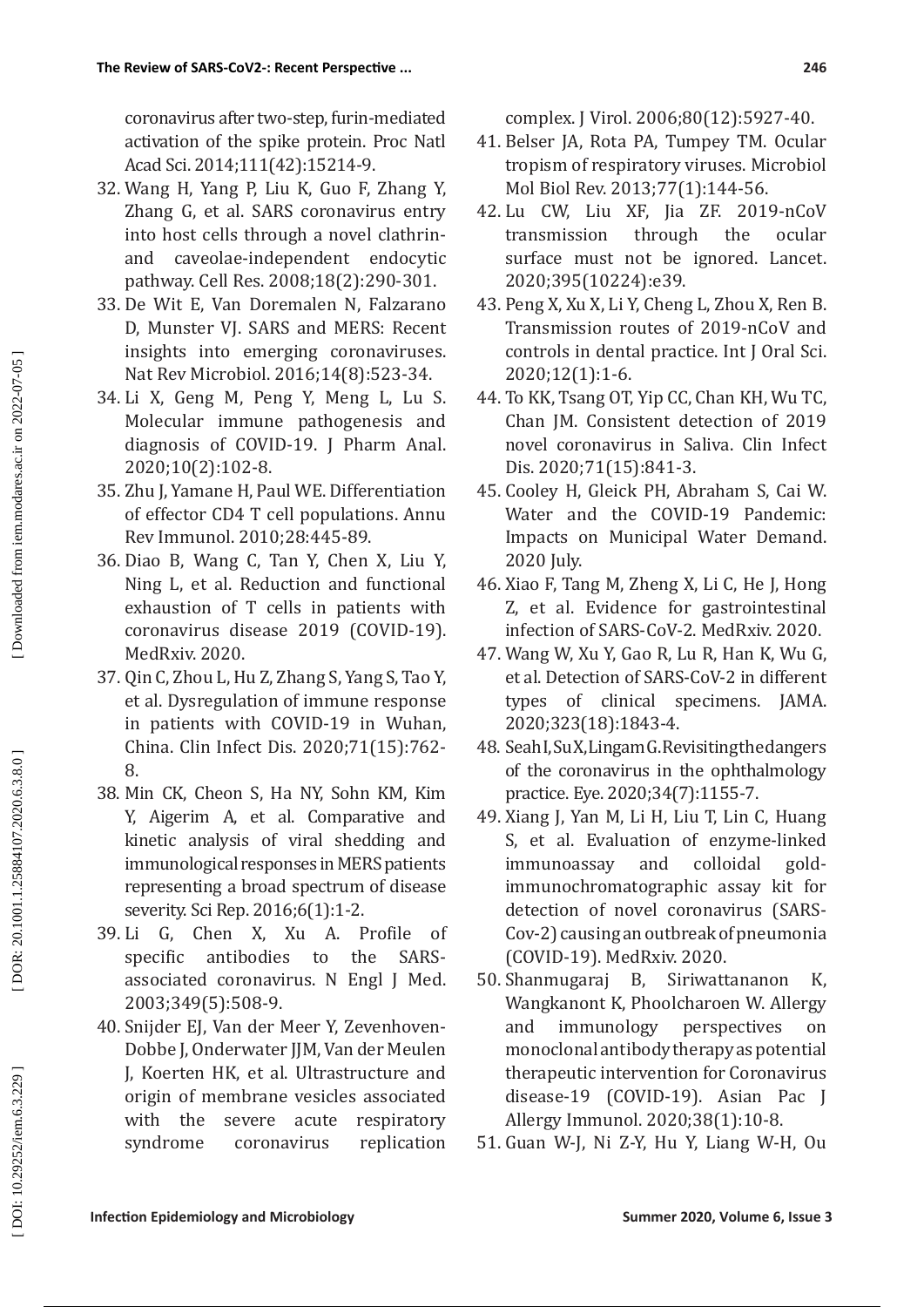C-Q, He J-X, et al. Clinical characteristics of coronavirus disease 2019 in China. N Engl J Med. 2020;382(18):1708-20.

- 52. Pan Y, Guan H, Zhou S, Wang Y, Li Q, Zhu T, et al. Initial CT findings and temporal changes in patients with the novel coronavirus pneumonia (2019-nCoV): A study of 63 patients in Wuhan, China. Eur Radiol. 2020;30(6):3306-9.
- 53. Shi H, Han X, Jiang N, Cao Y, Alwalid O, Gu J, et al. Radiological findings from 81 patients with COVID-19 pneumonia in Wuhan, China: A descriptive study. Lancet Infect Dis. 2020;20(4):425-34.
- 54. Jiang G, Renc X, Liu Y, Chen H, Liu W, Guo Z, et al. Application and optimization of RT-PCR in diagnosis of SARS-CoV-2 infection. MedRxiv. 2020.
- 55. World Health Organization. Coronavirus disease (COVID-19) technical guidance: Laboratory testing for 2019-nCoV in humans. 2020.
- 56. Centers for Disease Control and Prevention. Real-time RT-PCR panel for detection 2019-nCoV. CDC; 2020.
- 57. Zhang J, Wang S, Xue Y. Fecal specimen diagnosis 2019 novel Coronavirusinfected pneumonia. J Med Virol. 2020;92(6):680-2.
- 58. Shen M, Zhou Y, Ye J, Abdullah ALmaskri AA, Kang Y, et al. Recent advances and perspectives of nucleic acid detection for coronavirus. J Pharm Anal. 2020;10(2):97-101.
- 59. Setianingsih TY, Wiyatno A, Hartono TS, Hindawati E, Rosamarlina, Dewantari AK, et al. Detection of multiple viral sequences in the respiratory tract samples of suspected Middle East<br>respiratory syndrome coronavirus respiratory syndrome coronavirus patients in Jakarta, Indonesia 2015– 2016. Int J Infect Dis. 2019;86:102-7.
- 60. Adachi D, Johnson G, Draker R, Ayers M, Mazzulli T, Talbot PJ, et al. Comprehensive detection and identification of

human coronaviruses, including the SARS-associated coronavirus, with a single RT-PCR assay. J Virol Methods. 2004;122(1):29-36.

- 61. Corman VM, Landt O, Kaiser M, Molenkamp R, Meijer A, Chu DK, et al. Detection of 2019 novel coronavirus (2019-nCoV) by real-time RT-PCR. Euro Surveill. 2020;25(3):2000045.
- 62. Van Elden LJR, Van Loon AM, Van Alphen F, Hendriksen KAW, Hoepelman AIM, van Kraaij MGJ, et al. Frequent detection of human coronaviruses in clinical specimens from patients with respiratory tract infection by use of a novel real -time reverse -transcriptase polymerase chain reaction. J Infect Dis. 2004;189(4):652-7.
- 63. Yip SP, To SST, Leung PH, Cheung TS, Cheng PK, Lim WW. Use of dual TaqMan probes to increase the sensitivity of 1-step quantitative reverse transcription-PCR: Application to the detection of SARS Coronavirus. Clin Chem. 2005;51(10):1885-8.
- 64. Hadjinicolaou AV, Farcas GA, Demetriou VL, Mazzulli T, Poutanen SM, Willey BM, et al. Development of a molecularbeacon-based multi-allelic real-time RT-PCR assay for the detection of human coronavirus causing severe acute respiratory syndrome (SARS-CoV): A general methodology for detecting rapidly mutating viruses. Arch Virol. 2011;156(4):671-80.
- 65. HKU Med. Detection of 2019 novel coronavirus (2019-nCoV) in suspected human cases by RT-PCR. 2020.
- 66. Nao N, Shirato K, Katano H, Matsuyama S, Takeda M. Detection of second case of 2019-nCoV infection in Japan. Natl Inst Infect Dis. 2020.
- 67. Centers for Disease Control and Prevention. 2019-novel coronavirus (2019-nCoV) real-time rRT-PCR panel primers and probes. USA: Department of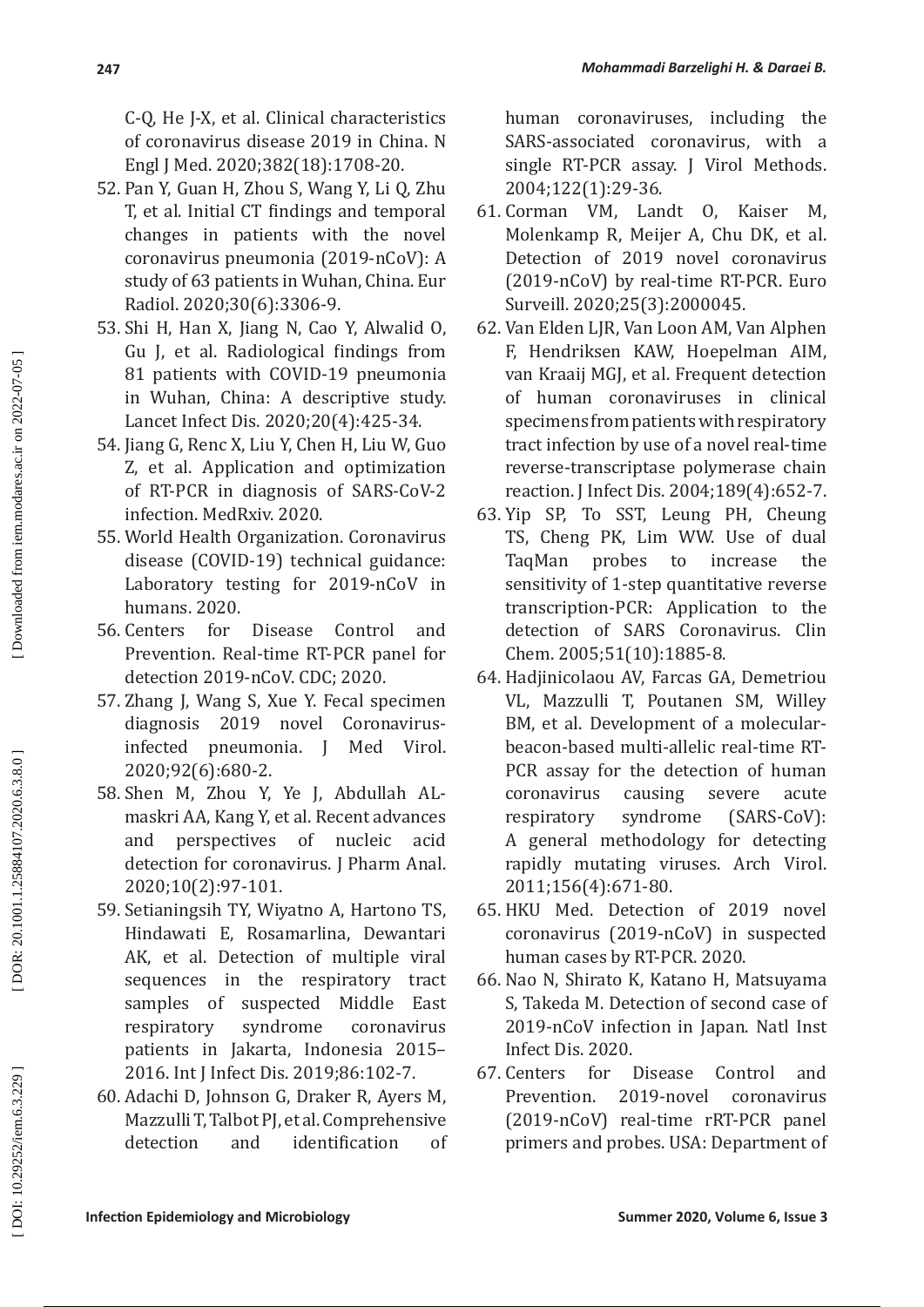Health and Human Services; 2020, p. 2.

- 68. Jung YJ, Park G-S, Moon JH, Ku K, Beak S-H, Kim S, et al. Comparative analysis of primer-probe sets for the laboratory confirmation of SARS-CoV-2. BioRxiv 2020.
- 69. World Health Organization. Protocol: Real-time RT-PCR assays for the detection of SARS-CoV-2. Geneva: World Health Organization; 2020.
- 70. Chu DKW, Pan Y, Cheng SMS, Hui KPY, Krishnan P, Liu Y, et al. Molecular diagnosis of a novel coronavirus (2019 nCoV) causing an outbreak of pneumonia. Clin Chem. 2020;66(4):549-55<br>71. Corman VM, Landt O, K
- VM, Landt O, Kaiser M, Molenkamp R, Meijer A, Chu DKW, et al. Diagnostic detection of Novel coronavirus 2019 by Real time RTPCR. Euro Surveill. 2020;25(3):2000045.
- 72. WOrld Health Organization. Country & Technical Guidance - Coronavirus disease (COVID-19).
- 73. Chan JF-W, Yip CC-Y, To KK-W, Tang TH-C, Wong SC-Y, Leung K-H, et al. Improved molecular diagnosis of COVID-19 by the novel, highly sensitive and specific COVID-19-RdRp/Hel real-time reverse transcription-polymerase chain reaction assay validated *in vitro* and with clinical specimens. J Clin Microbiol. 2020;58(5):e00310-20.
- 74. Corman VM, Eckerle I, Bleicker T, Zaki A, Landt O, Eschbach-Bludau M, et al. Detection of a novel human coronavirus by real-time reversetranscription polymerase chain reaction. Eurosurveillance. 2012;17(39):20285
- 75. Lan L, Xu D, Ye G, Xia C, Wang S, Li Y, et al. Positive RT-PCR test results in patients recovered from COVID-19. JAMA. 2020;323(15):1502-3.
- 76. Xie X, Zhong Z, Zhao W, Zheng C, Wang F, Liu J. et al. Chest CT for typical 2019 nCoV pneumonia: Relationship to

negative RT-PCR testing. Radiology. 2020;296(2):E41-5.

- 77. Poon LLM, Leung CSW, Tashiro M, Chan KH, Wong BWY, Yuen KY, et al. Rapid detection of the severe acute respiratory syndrome (SARS) coronavirus by a loopmediated isothermal amplification assay. Clin Chem. 2004;50(6):1050-2.<br>Pyrc K. Milewska A. Pot
- 78. Pyrc K, Milewska A, Potempa J. Development of loop-mediated<br>isothermal amplification assay for amplification assay for detection of human coronavirus-NL63. J Virol Methods. 2011;175(1):133-6.
- 79. Thai HTC, Le MQ, Vuong CD, Parida M, Minekawa H, Notomi T, et al. Development and evaluation of a novel loop-mediated isothermal amplification method for rapid detection of severe acute respiratory syndrome coronavirus. J Clin Microbiol. 2004; 42(5):1956-61.
- 80. Shirato K, Semba S, El-Kafrawy SA, Hassan AM, Tolah AM, Takayama I, et al. Development of fluorescent reverse transcription loop-mediated isothermal amplification (RT-LAMP) using quenching probes for the detection of the Middle East respiratory syndrome coronavirus. J Virol Methods. 2018;258:41-8.
- 81. Shi R, Ma W, Wu Q, Zhang B, Song Y, Guo Q, et al. Design and application of 60mer oligonucleotide microarray in SARS coronavirus detection. Chinese Sci Bull. 2003;48(12):1165-9.
- 82. Guo X, Geng P, Wang Q, Cao B, Liu B. Development of a single nucleotide polymorphism DNA microarray for the detection and genotyping of the SARS coronavirus. J Microbiol Biotechnol. 2014;24(10):1145-454.
- 83. Gootenberg JS, Abudayyeh OO, Lee JW, Essletzbichler P, Dy AJ, Joung J, et al. Nucleic acid detection with CRISPR-Cas13a/ C2c2. Science. 2017;356(6336):438-42.
- 84. Broughton JP, Deng X, Yu G, Fasching CL, Singh J, Streithorst J, et al. Rapid detection